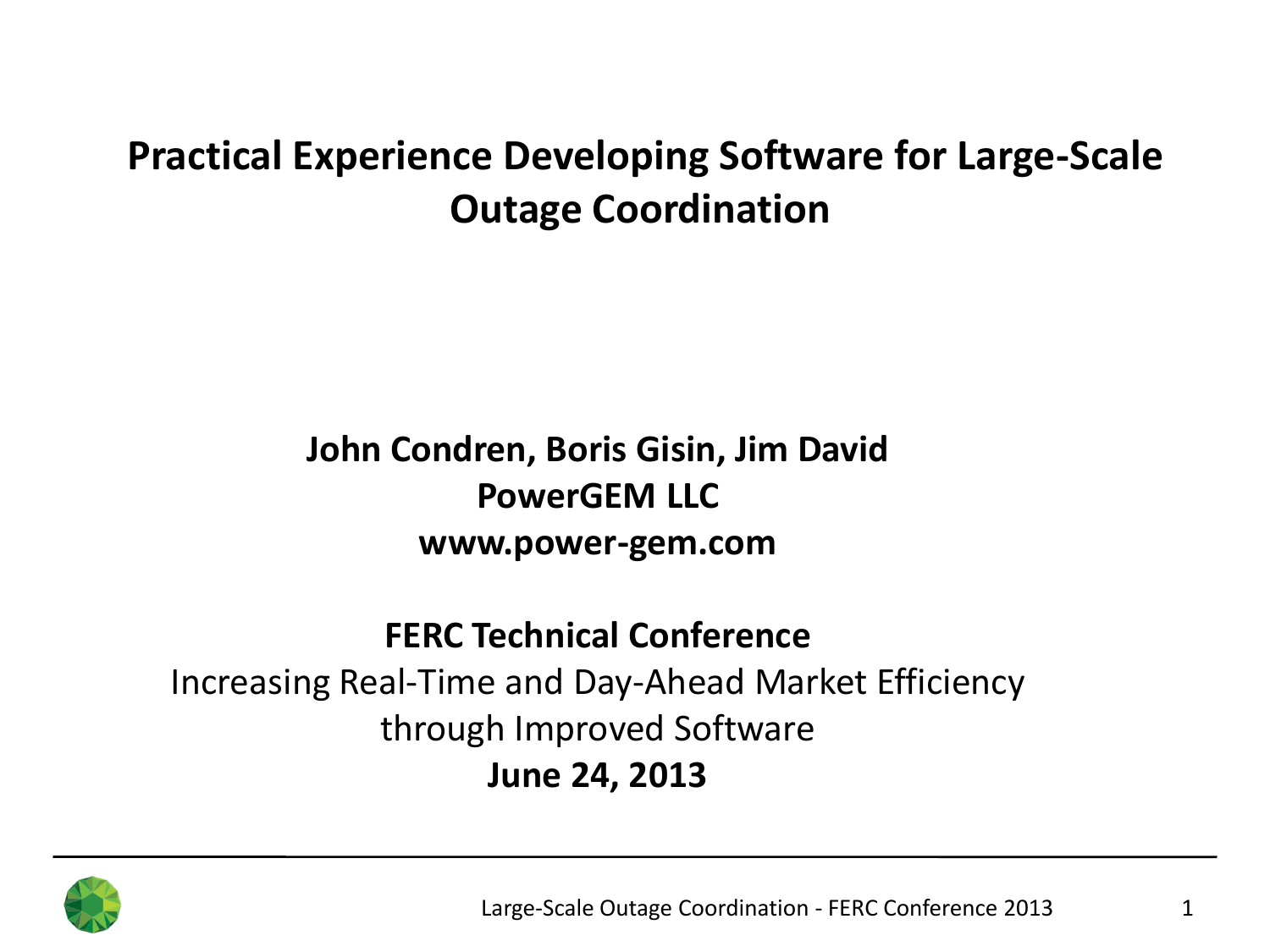## **Outage Coordination Topics**

- Outage analysis overview and objectives
- Model building for outage analysis
- Long term future developments and needs
- PowerGEM ongoing projects

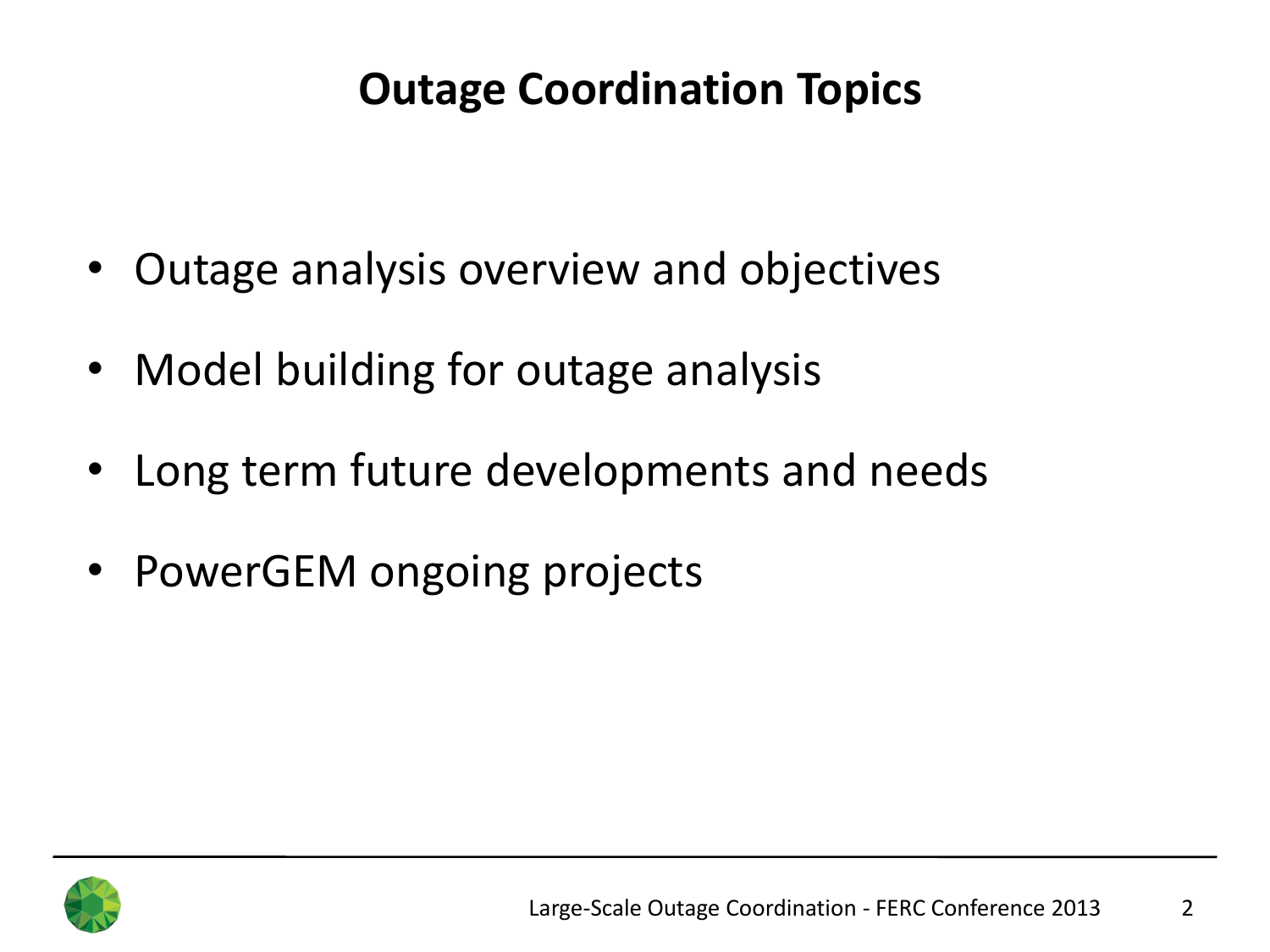#### **Outage Analysis Overview and Objectives**

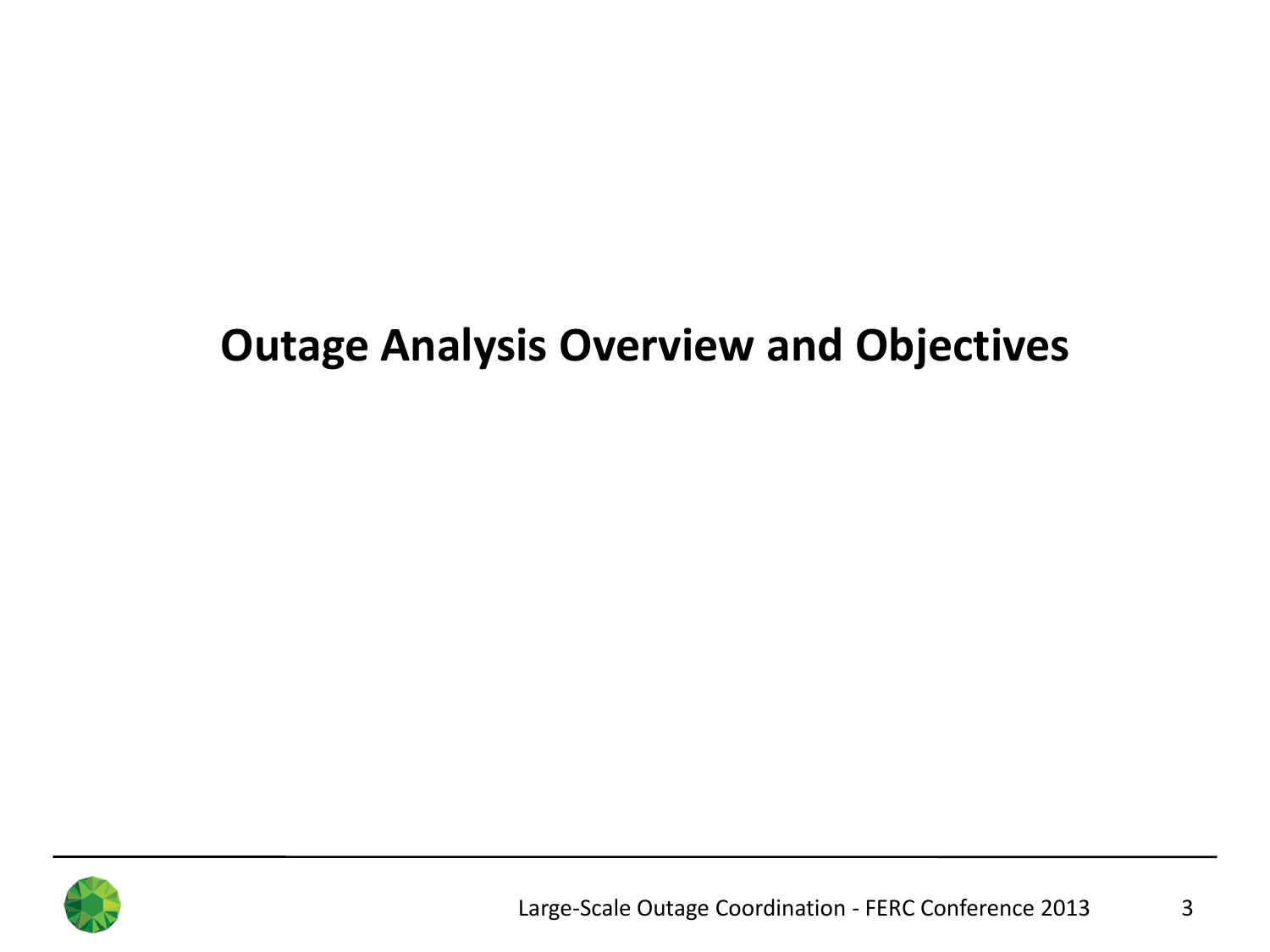# **Outage Analysis Background**

- Outage coordination is a critical task for effective grid operation in real time
- Large scale outage coordination brings many approaches
	- No off-the-shelf software for automated outage evaluation that includes model building and outage impact simulation/analysis
	- Both reliability and economic analysis approaches may be used
	- However, current methods are time consuming and labor intensive
- Most common solutions are based on:
	- Off-the-shelf planning software with customized automation
	- In-house EMS software and working with EMS vendor
- Presentation reflects concepts and solutions developed through several years of joint efforts with the largest US ISOs and Reliability Coordinators

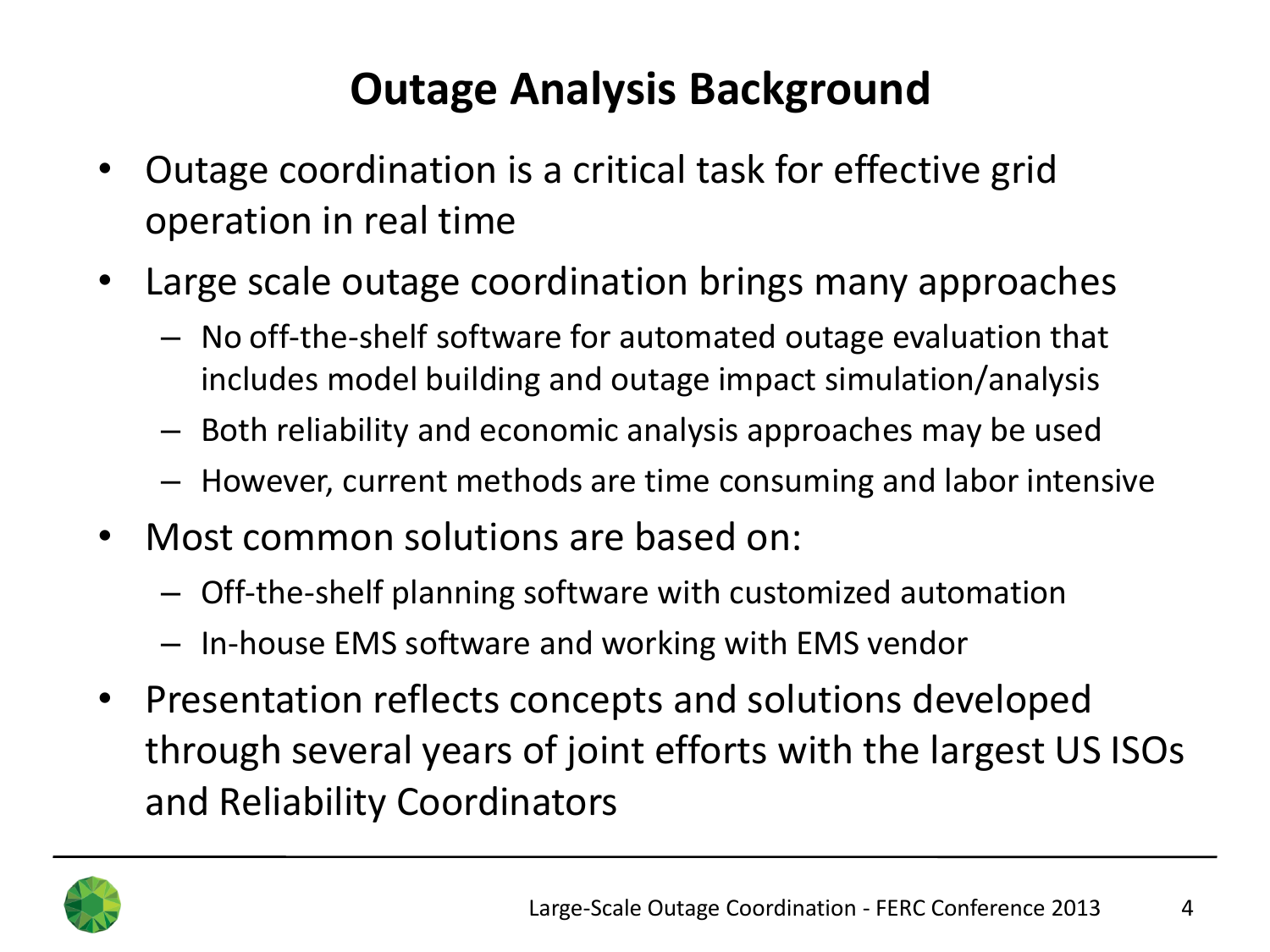#### **Outage Analysis Background. Primary User?**

- **Transmission Owners** 
	- Develops maintenance plans
	- Determines what breakers/lines/transformers to open
- ISO, RTO, Reliability Coordinator
	- Receives requests from Transmission Owners
	- Each request consists of one or more elements to outage
	- Approve or Deny the request?
	- Number of requests can be in the hundreds for large ISO for shoulder months

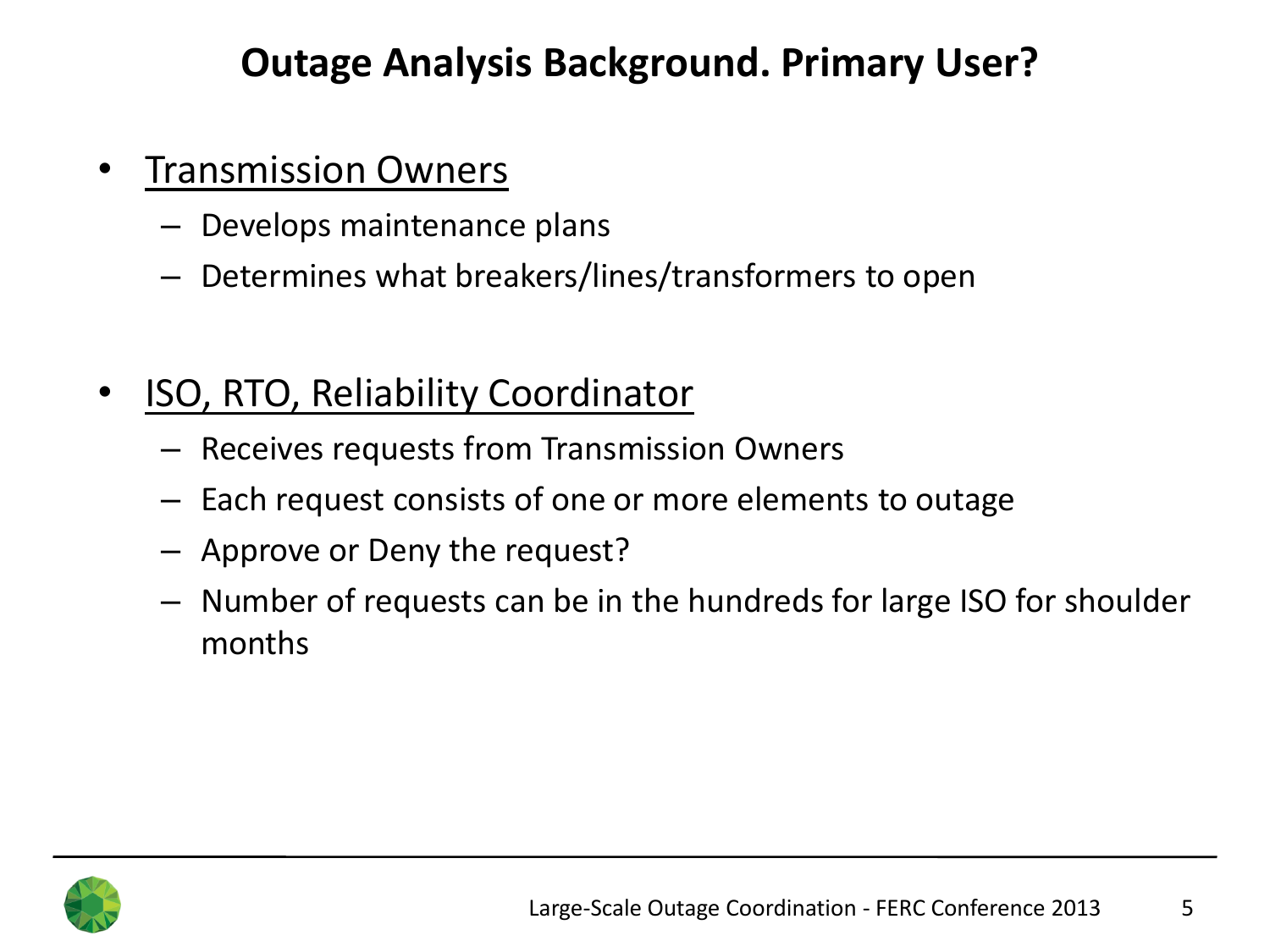### **How to Evaluate Outages**

- Transmission Owner
	- Considers entire portfolio of outages
	- Watches out for concurrent outages
	- Watches out for outages by other TOs
	- Generator outages can have an impact
- Reliability Coordinator
	- Different time horizons
	- Near-term vs. far-term
	- For far-term, give feedback for new outage window if it does not fit original window
	- Which order to evaluate them approaches vary

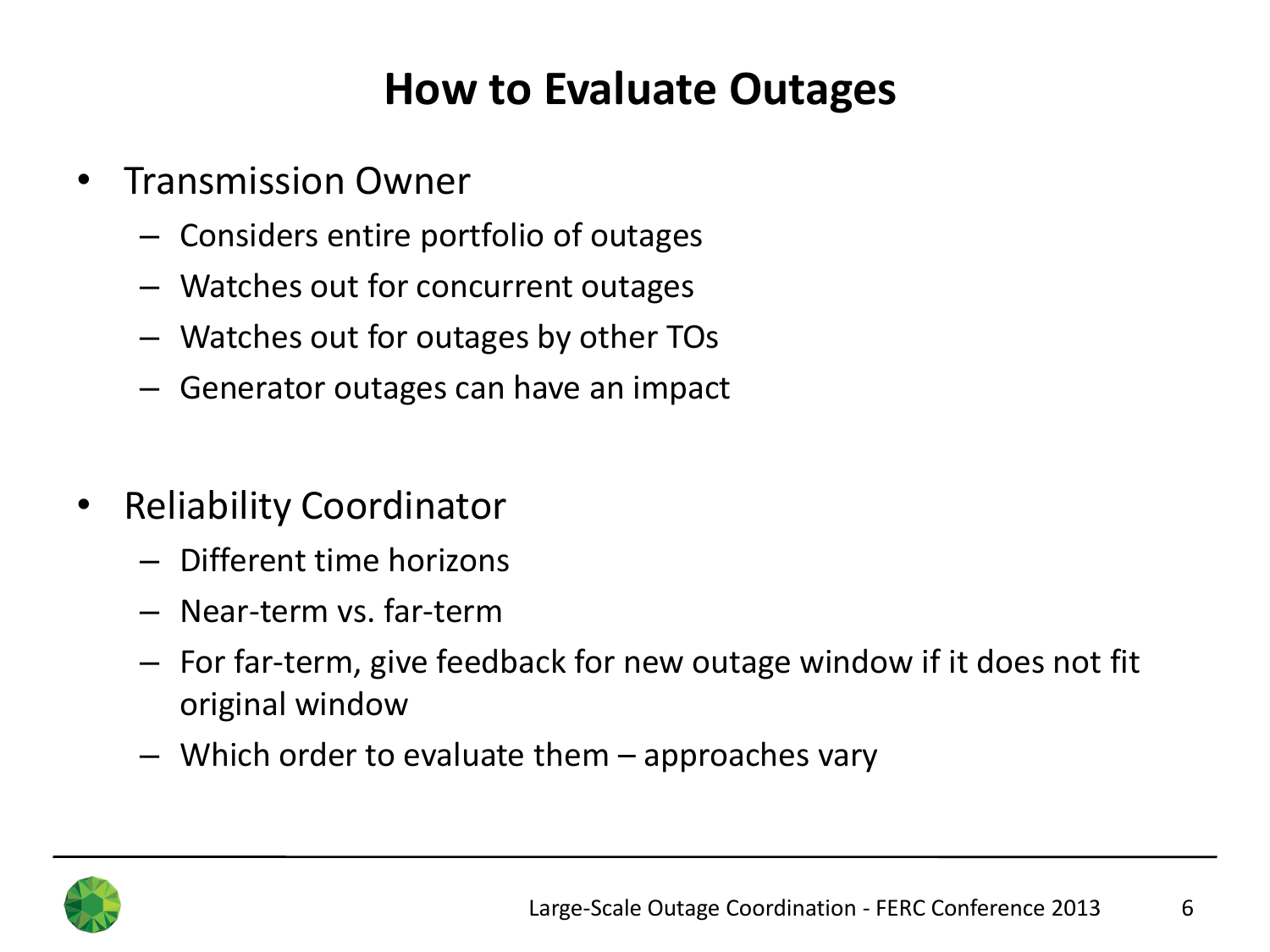# **Long-term or short-term outage analysis**

- The date of submission of outage request is important
- Example ISO-NE rule
	- To be considered as part of the long-term process, an outage request should be submitted between 24 months and 21 days in advance of the requested outage start date
- A long-term process is desirable
	- More time for reliability and economic analysis
	- Better chance to re-arrange outages
	- Long-term outages are given a higher priority than short-term outages
	- Outage requests in the long-term process may also be considered in the FTR auction assumptions
- The short-term analysis focus is more on the feasibility and corrective actions available

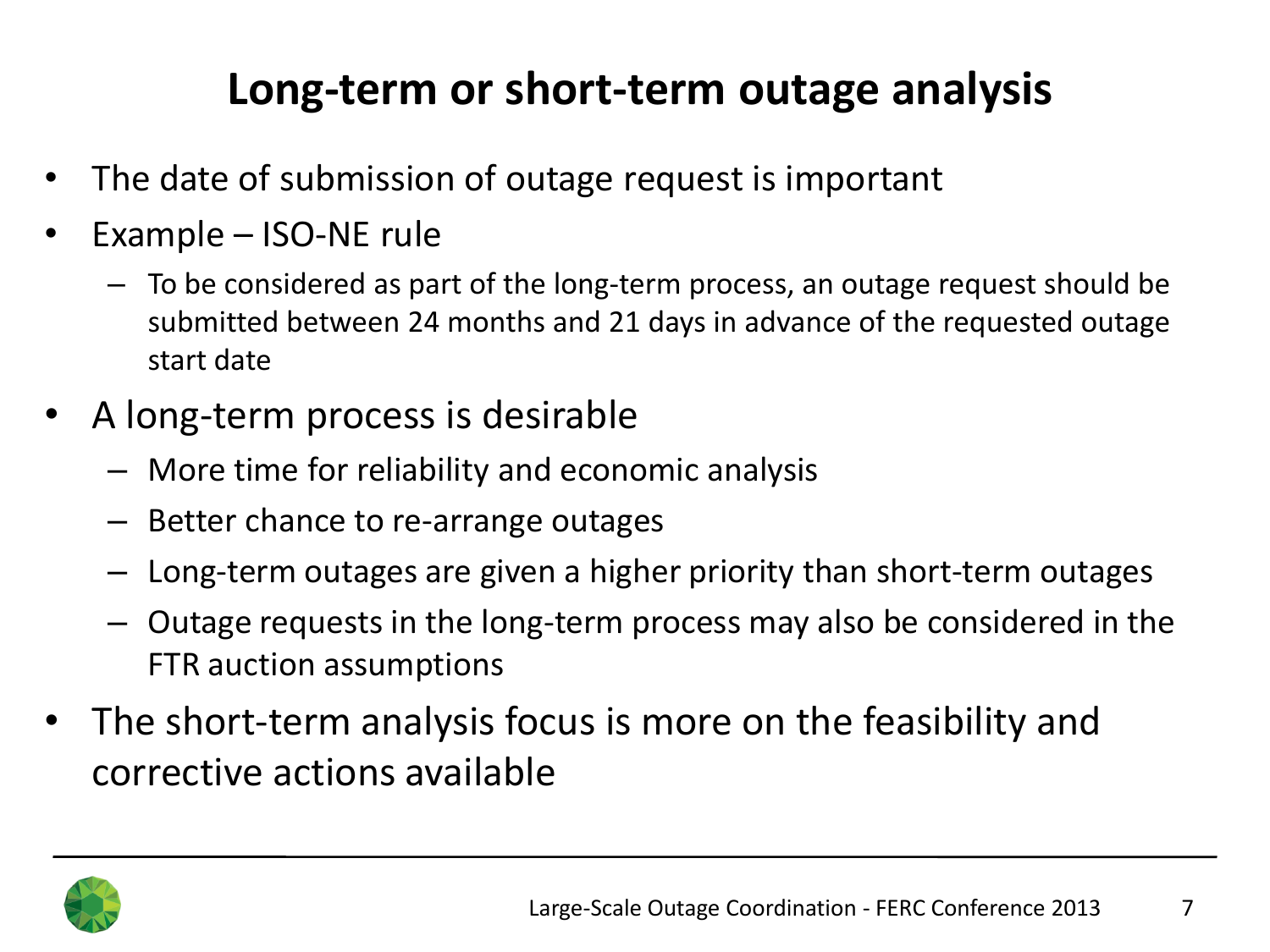#### **Outage Schedule Graphical Presentation**

| <b>Outage Name</b>                           | 01.raw<br>ទ<br>2009<br>800<br>Day. | 2009 10 02.raw<br>Day_010 | 2009_10_03.raw<br>$-011$<br>Day_ | 04.raw<br>10 <sub>1</sub><br>2009<br>Day_012 | 05.raw<br><u>ទ</u><br>2009<br>Day_013_ | $06$ .raw<br>$\overline{a}$<br>2009<br>014<br>$\overline{\mathsf{p}}$ ay_ | $07$ .raw<br>$\overline{a}$<br>2009<br>015<br>Day_ | $08$ .raw<br>$\mathbf{q}$<br>2009<br>016<br>Day. | $09$ .raw<br>$\mathbf{a}$<br>2009<br>017<br>Day. | 2009_10_10.raw<br>Day_018 | $10$ 11.raw<br>2009<br>Day_019_                                         | 2009 10 12.raw<br>Day_020_       | $13$ .raw<br>$\overline{a}$<br>2009<br>021<br>Day<br>_ | 14.raw<br>$\overline{a}$<br>2009<br>$-022$<br>$\overline{P}$ | $15$ .raw<br>$\mathbf{a}$<br>2009<br>Day_023_ | $16$ .rav<br>ទុ<br>2009<br>024<br>$NeO$ | $17$ .raw<br>å<br>2009<br>025<br>Day. | 18.raw<br>$\mathbf{a}$<br>2009<br>026<br>Day. | $10_{-}19$ .raw<br>2009<br>027<br>Day | 10 20. raw<br>2009<br>Day_028_ | 2009_10_21.raw<br>Day_029_ | $22$ .raw<br>Day_030_2009_10 | $23$ .raw<br>2009 10<br>Day_031_ | 24.raw<br>Day_032_2009_10 | $25$ .raw<br>$\overline{a}$<br>2009<br>Day_033_ | $26$ .raw<br><u>ទ</u><br>2009<br>034<br>$\mathbf{p}_{\mathbf{a} \mathbf{y}}$ | 27.raw<br>$\mathbf{a}$<br>2009<br>035<br>Day_ | 28.raw<br>$\mathbf{a}$<br>2009<br><b>96</b><br>Day. | 29.raw<br>$\mathbf{a}$<br>2009<br>037<br>Day. | 2009_10_30.raw<br>Day_038_ | 31.raw<br>$\mathbf{q}$<br>2009<br>$-039$<br>Day. |  |
|----------------------------------------------|------------------------------------|---------------------------|----------------------------------|----------------------------------------------|----------------------------------------|---------------------------------------------------------------------------|----------------------------------------------------|--------------------------------------------------|--------------------------------------------------|---------------------------|-------------------------------------------------------------------------|----------------------------------|--------------------------------------------------------|--------------------------------------------------------------|-----------------------------------------------|-----------------------------------------|---------------------------------------|-----------------------------------------------|---------------------------------------|--------------------------------|----------------------------|------------------------------|----------------------------------|---------------------------|-------------------------------------------------|------------------------------------------------------------------------------|-----------------------------------------------|-----------------------------------------------------|-----------------------------------------------|----------------------------|--------------------------------------------------|--|
| 1 VICTORIA 500 2301 VICTORIA 230 1           |                                    |                           |                                  |                                              |                                        |                                                                           |                                                    |                                                  |                                                  |                           |                                                                         |                                  |                                                        |                                                              |                                               |                                         |                                       |                                               |                                       |                                |                            |                              |                                  |                           |                                                 |                                                                              |                                               |                                                     |                                               |                            |                                                  |  |
| 500 90104 JOHNS 500 1<br><b>11 PA</b>        |                                    |                           |                                  |                                              |                                        |                                                                           |                                                    |                                                  |                                                  |                           |                                                                         |                                  |                                                        |                                                              |                                               |                                         |                                       |                                               |                                       |                                |                            |                              |                                  |                           |                                                 |                                                                              |                                               |                                                     |                                               |                            |                                                  |  |
| <b>12 OLD</b><br>29 RIVER 500 1<br>500       |                                    |                           |                                  |                                              |                                        |                                                                           |                                                    |                                                  |                                                  |                           |                                                                         |                                  |                                                        |                                                              |                                               |                                         |                                       |                                               |                                       |                                |                            |                              |                                  |                           |                                                 |                                                                              |                                               |                                                     |                                               |                            |                                                  |  |
| 14 MALES<br>500<br>29 RIVER 500 1            |                                    |                           |                                  |                                              |                                        |                                                                           |                                                    |                                                  |                                                  |                           |                                                                         |                                  |                                                        |                                                              |                                               |                                         |                                       |                                               |                                       |                                |                            |                              |                                  |                           |                                                 |                                                                              |                                               |                                                     |                                               |                            |                                                  |  |
| 500 20110 GRASSY 500 1<br><b>14917 RAINY</b> |                                    |                           |                                  |                                              |                                        |                                                                           |                                                    |                                                  |                                                  |                           |                                                                         |                                  |                                                        |                                                              |                                               |                                         |                                       |                                               |                                       |                                |                            |                              |                                  |                           |                                                 |                                                                              |                                               |                                                     |                                               |                            |                                                  |  |
| 1737 TOWNLINE 230 4370 ROSE<br>230 1         |                                    |                           |                                  |                                              |                                        |                                                                           |                                                    |                                                  |                                                  |                           |                                                                         |                                  |                                                        |                                                              |                                               |                                         |                                       |                                               |                                       |                                |                            |                              |                                  |                           |                                                 |                                                                              |                                               |                                                     |                                               |                            |                                                  |  |
| <b>20102 DION</b><br>500 20588 WEST<br>500 1 |                                    |                           |                                  |                                              |                                        |                                                                           |                                                    |                                                  |                                                  |                           |                                                                         |                                  |                                                        |                                                              |                                               |                                         |                                       |                                               |                                       |                                |                            |                              |                                  |                           |                                                 |                                                                              |                                               |                                                     |                                               |                            |                                                  |  |
| 500 20115 COYOTE 500 1<br><b>20104 JOHNS</b> |                                    |                           |                                  |                                              |                                        |                                                                           |                                                    |                                                  |                                                  |                           |                                                                         |                                  |                                                        |                                                              |                                               |                                         |                                       |                                               |                                       |                                |                            |                              |                                  |                           |                                                 |                                                                              |                                               |                                                     |                                               |                            |                                                  |  |
| 20106 CASTLE 500 20108 MCCOY<br>500 1        |                                    |                           |                                  |                                              |                                        |                                                                           |                                                    |                                                  |                                                  |                           |                                                                         |                                  |                                                        |                                                              |                                               |                                         |                                       |                                               |                                       |                                |                            |                              |                                  |                           |                                                 |                                                                              |                                               |                                                     |                                               |                            |                                                  |  |
| 20106 CASTLE 500 20111 JUNCTION 500 1        |                                    |                           |                                  |                                              |                                        |                                                                           |                                                    |                                                  |                                                  |                           |                                                                         |                                  |                                                        |                                                              |                                               |                                         |                                       |                                               |                                       |                                |                            |                              |                                  |                           |                                                 |                                                                              |                                               |                                                     |                                               |                            |                                                  |  |
| 20107 BEN<br>500 20115 COYOTE 500 1          |                                    |                           |                                  |                                              |                                        |                                                                           |                                                    |                                                  |                                                  |                           |                                                                         |                                  |                                                        |                                                              |                                               |                                         |                                       |                                               |                                       |                                |                            |                              |                                  |                           |                                                 |                                                                              |                                               |                                                     |                                               |                            |                                                  |  |
| 23 RESTSTOP 500 1<br><b>22 NORTH</b><br>500  |                                    |                           |                                  |                                              |                                        |                                                                           |                                                    |                                                  |                                                  |                           |                                                                         |                                  |                                                        |                                                              |                                               |                                         |                                       |                                               |                                       |                                |                            |                              |                                  |                           |                                                 |                                                                              |                                               |                                                     |                                               |                            |                                                  |  |
| 2301 VICTORIA 230 2316 SACK<br>230 1         |                                    |                           |                                  |                                              |                                        |                                                                           |                                                    |                                                  |                                                  |                           | This is an example of daily outage analysis                             |                                  |                                                        |                                                              |                                               |                                         |                                       |                                               |                                       |                                |                            |                              |                                  |                           |                                                 |                                                                              |                                               |                                                     |                                               |                            |                                                  |  |
| <b>2306 BUXOM</b><br>230 2316 SACK<br>230 1  |                                    |                           |                                  |                                              |                                        |                                                                           |                                                    |                                                  |                                                  |                           |                                                                         |                                  |                                                        |                                                              |                                               |                                         |                                       |                                               |                                       |                                |                            |                              |                                  |                           |                                                 |                                                                              |                                               |                                                     |                                               |                            |                                                  |  |
| 500 3475 IRISH 230 2<br>24 IRISH             |                                    |                           |                                  |                                              |                                        |                                                                           |                                                    |                                                  |                                                  |                           | for a month                                                             |                                  |                                                        |                                                              |                                               |                                         |                                       |                                               |                                       |                                |                            |                              |                                  |                           |                                                 |                                                                              |                                               |                                                     |                                               |                            |                                                  |  |
| 230 3572 PILGRIM 230 1<br>3475 IRISH         |                                    |                           |                                  |                                              |                                        |                                                                           |                                                    |                                                  |                                                  |                           |                                                                         |                                  |                                                        |                                                              |                                               |                                         |                                       |                                               |                                       |                                |                            |                              |                                  |                           |                                                 |                                                                              |                                               |                                                     |                                               |                            |                                                  |  |
| 500<br>6 BEANS<br>17 SOUTH 500 1             |                                    |                           |                                  |                                              |                                        |                                                                           |                                                    |                                                  |                                                  |                           | Color (green/red) indicates that outage                                 |                                  |                                                        |                                                              |                                               |                                         |                                       |                                               |                                       |                                |                            |                              |                                  |                           |                                                 |                                                                              |                                               |                                                     |                                               |                            |                                                  |  |
| .                                            |                                    |                           |                                  |                                              |                                        |                                                                           |                                                    |                                                  |                                                  |                           | was submitted for the given day<br>'Green' indicates that outage passed |                                  |                                                        |                                                              |                                               |                                         |                                       |                                               |                                       |                                |                            |                              |                                  |                           |                                                 |                                                                              |                                               |                                                     |                                               |                            |                                                  |  |
| .                                            |                                    |                           |                                  |                                              |                                        |                                                                           |                                                    |                                                  |                                                  |                           |                                                                         |                                  |                                                        |                                                              |                                               |                                         |                                       |                                               |                                       |                                |                            |                              |                                  |                           |                                                 |                                                                              |                                               |                                                     |                                               |                            |                                                  |  |
|                                              |                                    |                           |                                  |                                              |                                        |                                                                           |                                                    |                                                  |                                                  | $\bullet$                 |                                                                         |                                  |                                                        |                                                              |                                               |                                         |                                       |                                               |                                       |                                |                            |                              |                                  |                           |                                                 |                                                                              |                                               |                                                     |                                               |                            |                                                  |  |
|                                              |                                    |                           |                                  |                                              |                                        |                                                                           |                                                    |                                                  |                                                  |                           | security analysis for a given day                                       |                                  |                                                        |                                                              |                                               |                                         |                                       |                                               |                                       |                                |                            |                              |                                  |                           |                                                 |                                                                              |                                               |                                                     |                                               |                            |                                                  |  |
|                                              |                                    |                           |                                  |                                              |                                        |                                                                           |                                                    |                                                  |                                                  | $\bullet$                 |                                                                         | 'Red' – security analysis failed |                                                        |                                                              |                                               |                                         |                                       |                                               |                                       |                                |                            |                              |                                  |                           |                                                 |                                                                              |                                               |                                                     |                                               |                            |                                                  |  |

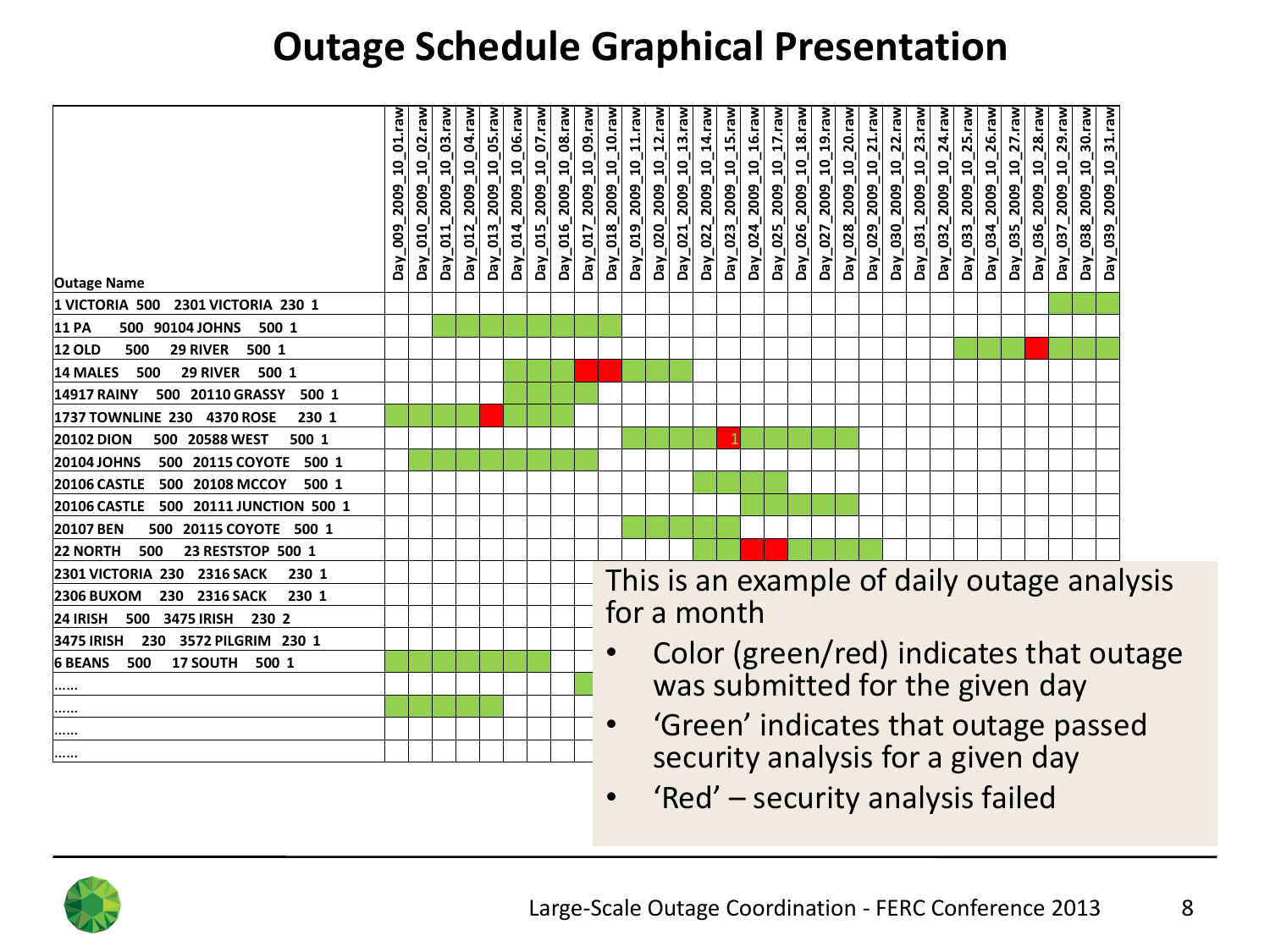# **Outage Evaluation Challenges**

- Each outage/time interval should be evaluated explicitly
	- N-1 contingency analysis, SCED or SCUC
- Let's assume that
	- an outage queue contains 200 outages
	- each outage lasts an average 5 days
	- Two daily representative time intervals are evaluated (peak and offpeak)
	- $-$  Total 2,000 single period evaluations is required (200  $*$  5  $*$ 2).
	- At least 2000 N-1 runs
	- Comparative analysis (discussed later) requires twice as many runs
- Amount of calculations can be overwhelming and require "intelligent" automation

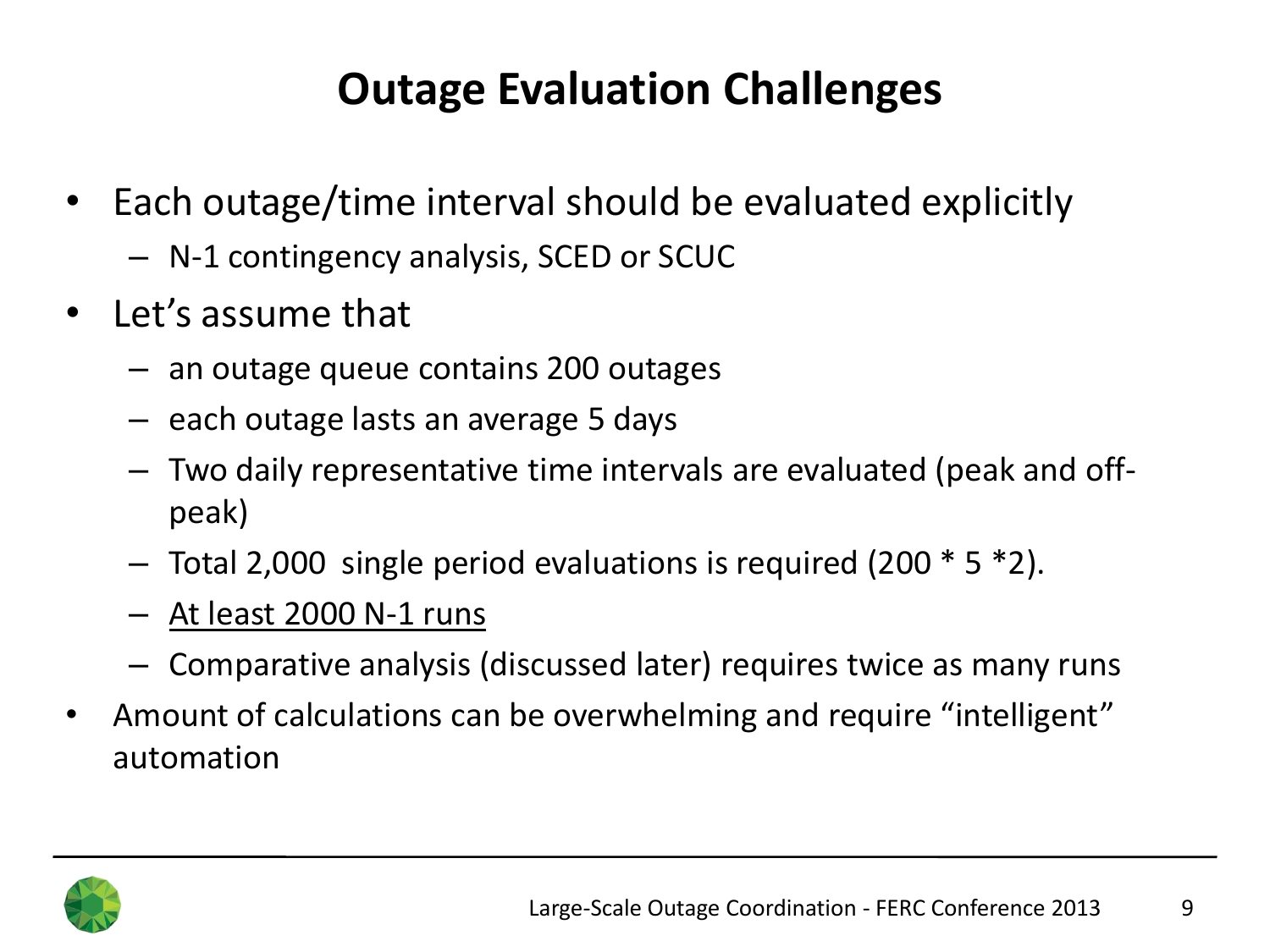#### **Criteria and Evaluation Methods Reliability Analysis**

- Line/Transformer thermal overloads
- Voltage magnitude/drop issues
- Methods
	- Standard or comparative N-1, with no redispatch
	- Security Constrained ReDispatch (SCRD) check if redispatch is available (regardless of cost, only impact)
- Can redispatch correct N-1 violations?
- TARA ORA module **O**utage **R**eliability **A**nalysis

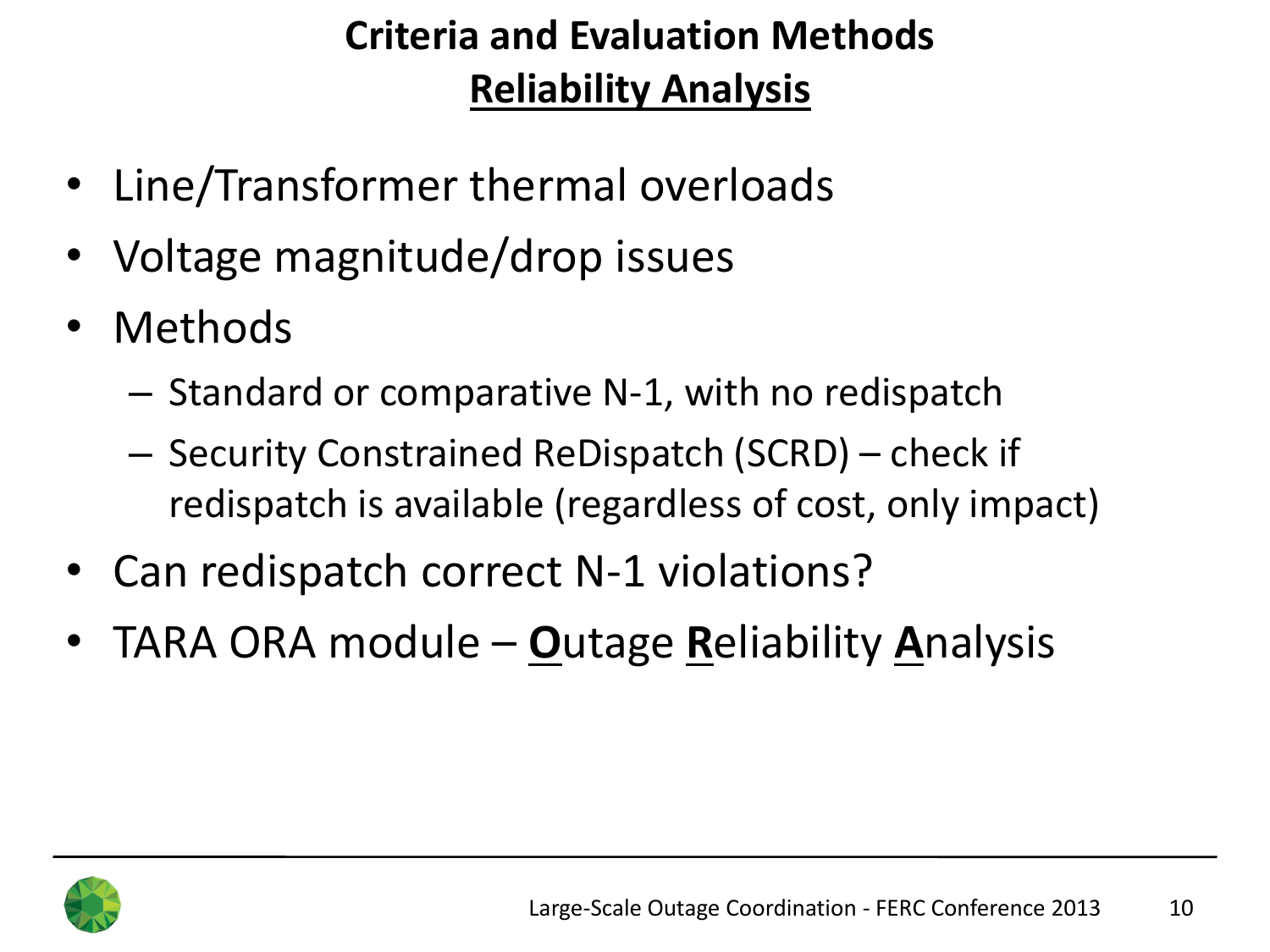#### **Criteria and Evaluation Methods Economic Analysis**

- Economic impact of outages on day-ahead markets
- **Methods** 
	- Determining realistic market impact requires detailed, hourly, SCUC-based market simulations that mirror DA market
	- A single time interval analysis for bid production cost impact may also be done with SCED
- Measurements: What is the cost of the outage?
	- Bid production cost change most common solution
	- Impact on LMP, load, generation, or even FTR adequacy
		- See http://www.pim.com/markets-and-operations/etools/oasis/outage-accel.aspx#data2012
- PROBE market simulation software for DA and RT markets

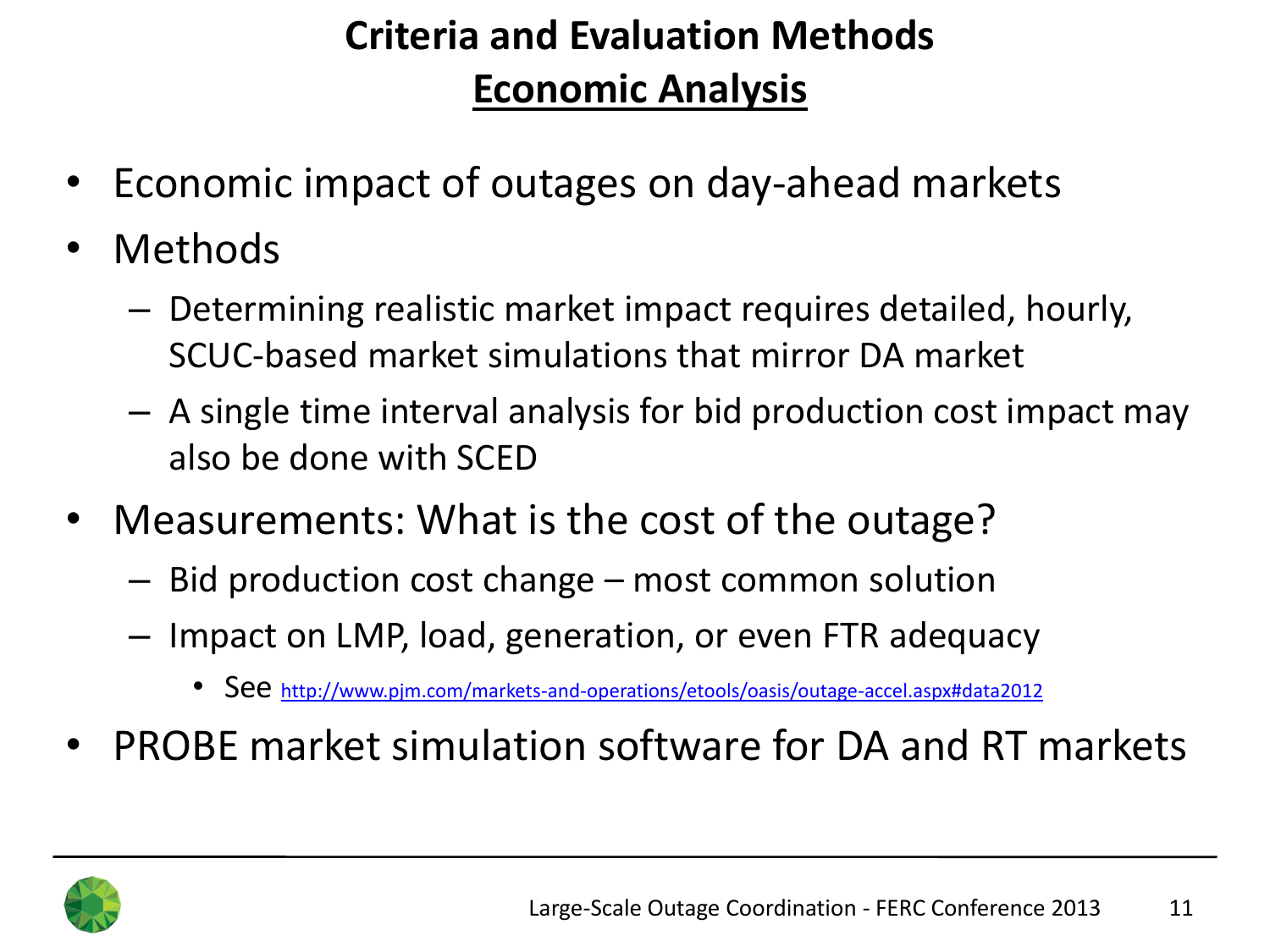# **The Concept of Comparative Analysis**

- Pre-outage model may contain N-1 violations:
	- SPS/remedial actions
	- Radial or non-fixable overload
- Objective is to find new security violations/constraints associated with the study outage
	- New problems that appear due to study outage
	- Existing overloads that may be aggravated
	- Can newly introduced problems be corrected?
	- What is the redispatch cost?
	- Without efficient implementation of comparative analysis, outage analysis automation is practially impossible
- Comparative analysis requires executing N-1 analysis twice and comparing N-1 results

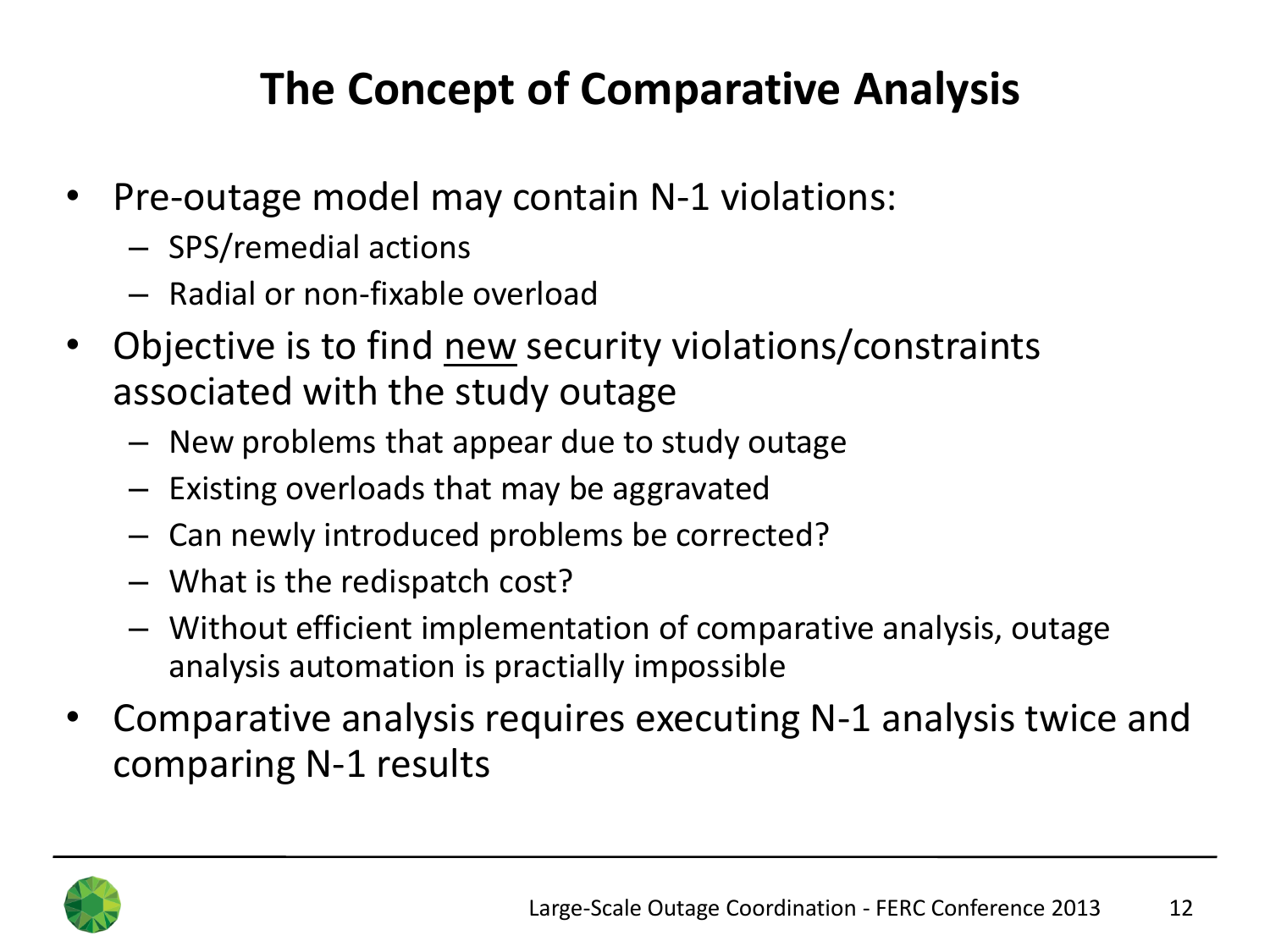# **Outage Evaluation Schemes**

- Evaluate one day or range of days all at once
	- May involve hundreds of outages
- Evaluate outages
	- One-at-a-time individually
	- OR in sequence to find where overlapping conflicts occur
- Opportunity Window
	- When an outage overlaps and conflicts with a higher priority outage
	- Automatically search through range of days
	- Find window where "problem" outage causes no violations
- Outage return
	- Return or move approved outages in order to accommodate higher priority outage
- Automation of managing the queue of outages is the long term goal
	- Analysis of queue needs to be rerun regularly to account for ever changing system conditions, e.g. run next 35-days analysis once per day

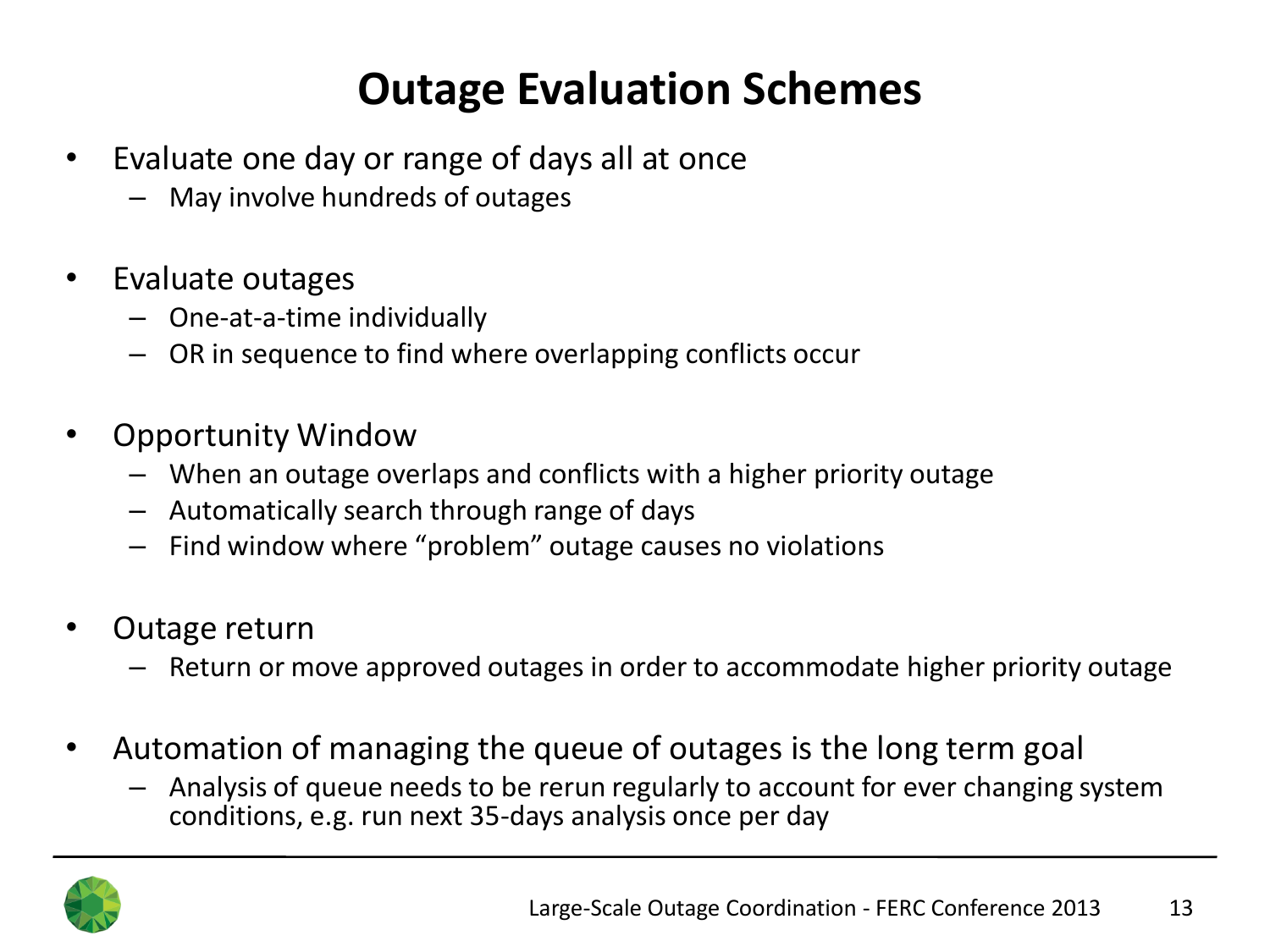### **Outage Evaluation. The Basic Scheme**

- Start from the base cases with projected future conditions with all approved outages applied
- Evaluate "next" outage for all study snapshots
- If passed for each time interval, approve an outage
	- Create new set of models with just approved outages
	- Proceed to the next outage
- If failed, several options available
	- deny outage
	- try finding an opportunity time window
	- Outage return try finding previously approved "lower priority" outage that if returned, will allow accepting study outage

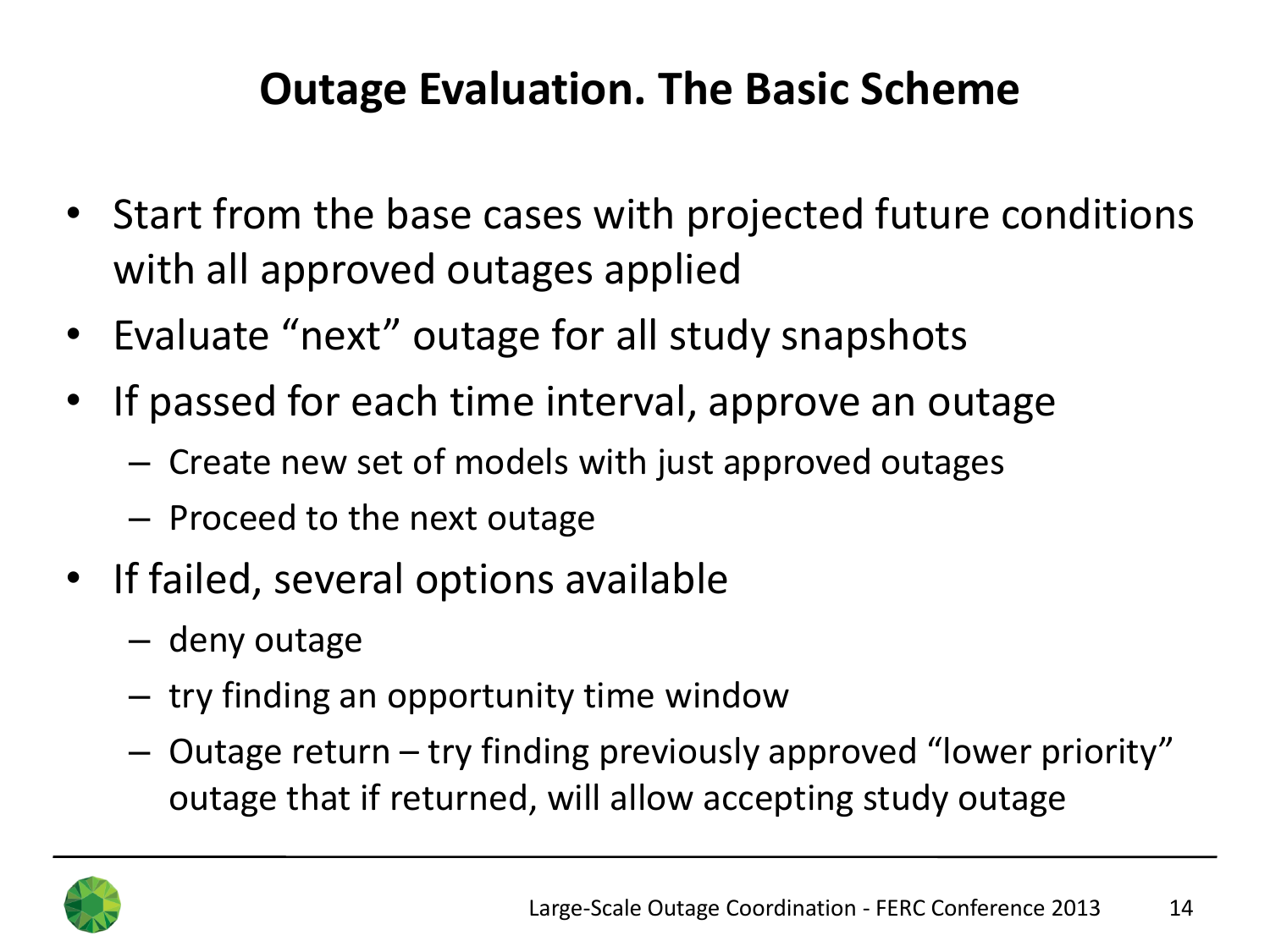### **Outage Evaluation. Alternative Schemes**

- Evaluation order has major impact on the outcome because outages interact and studying all permutations is not feasible
- Alternative schemes
	- Test each outage one-at-a-time to see if it can be applied to "base case", then restore it back before testing the next  $-$  find 'incremental' outage impact
	- Conditionally approve even "failed outages", still build in the model before proceeding to the next outage
		- It may be possible to find a solution once we approve all outages
	- Approve all study outages, then study impact of outage return one of the possible solution to find the "cost of outage"

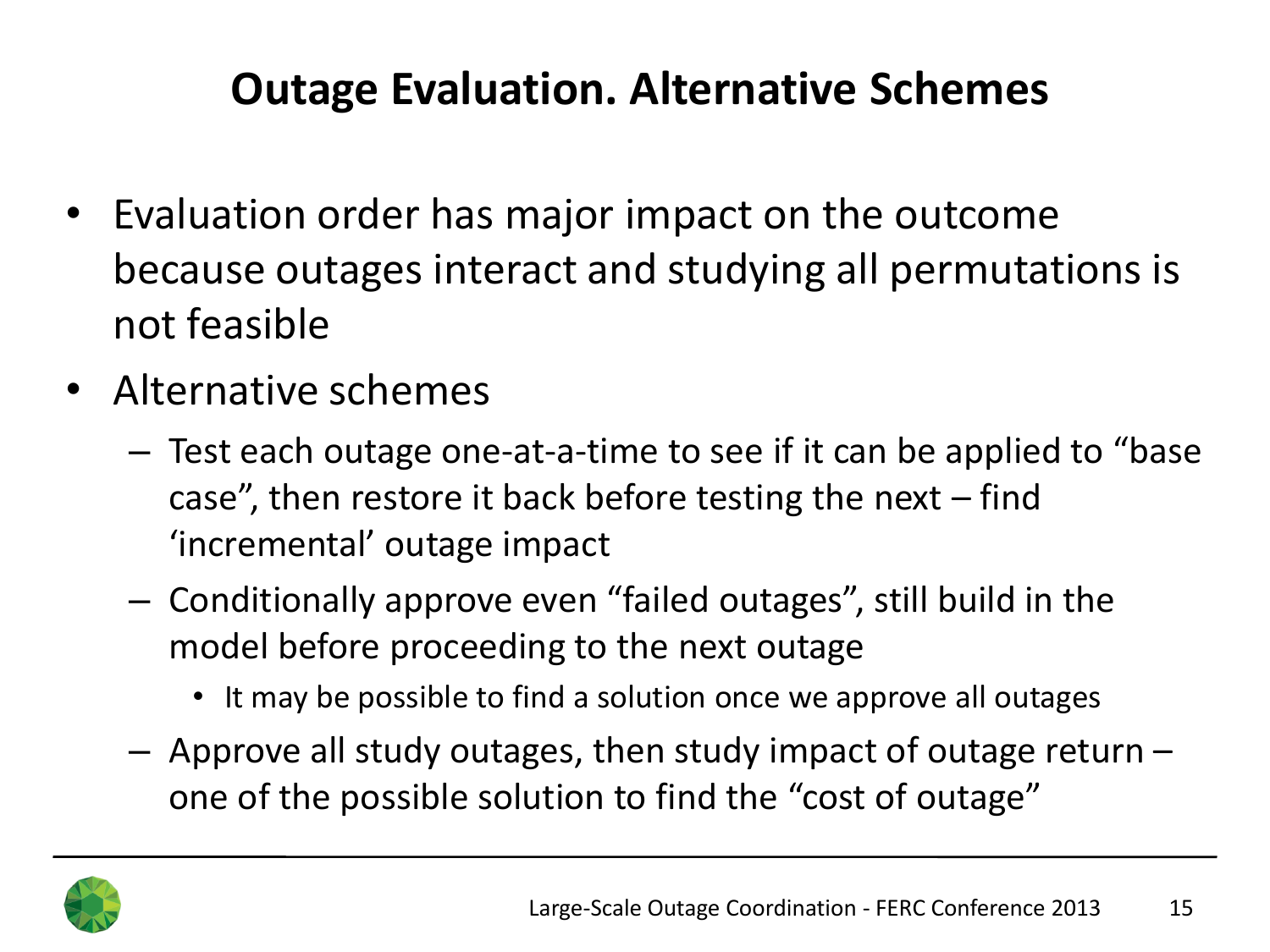# **Automated Modeling Building AMB**

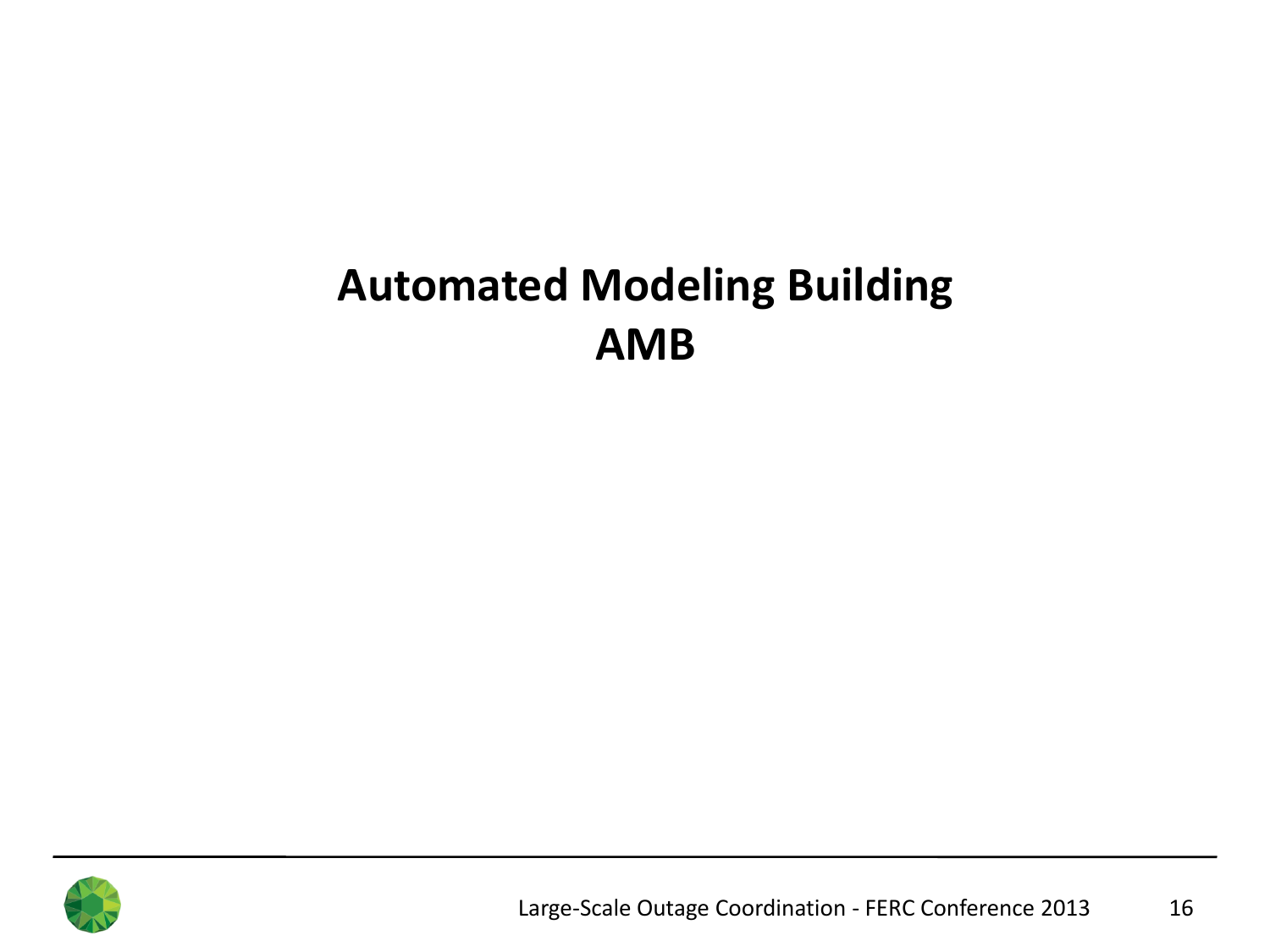# **The Role of Automated Model Building**

- Outage analysis requires creating numerous future load flow models
- Should account for projected future conditions including
	- Load forecast
	- Already approved outages
	- Area Interchanges and transactions
- Wide area modeling include at least all tier 1 companies
- Centralized multi-area economic dispatch
- **Concerns** 
	- Do we have sufficient data allowing multi-area high performance modeling?
	- Can the created model be AC solved?

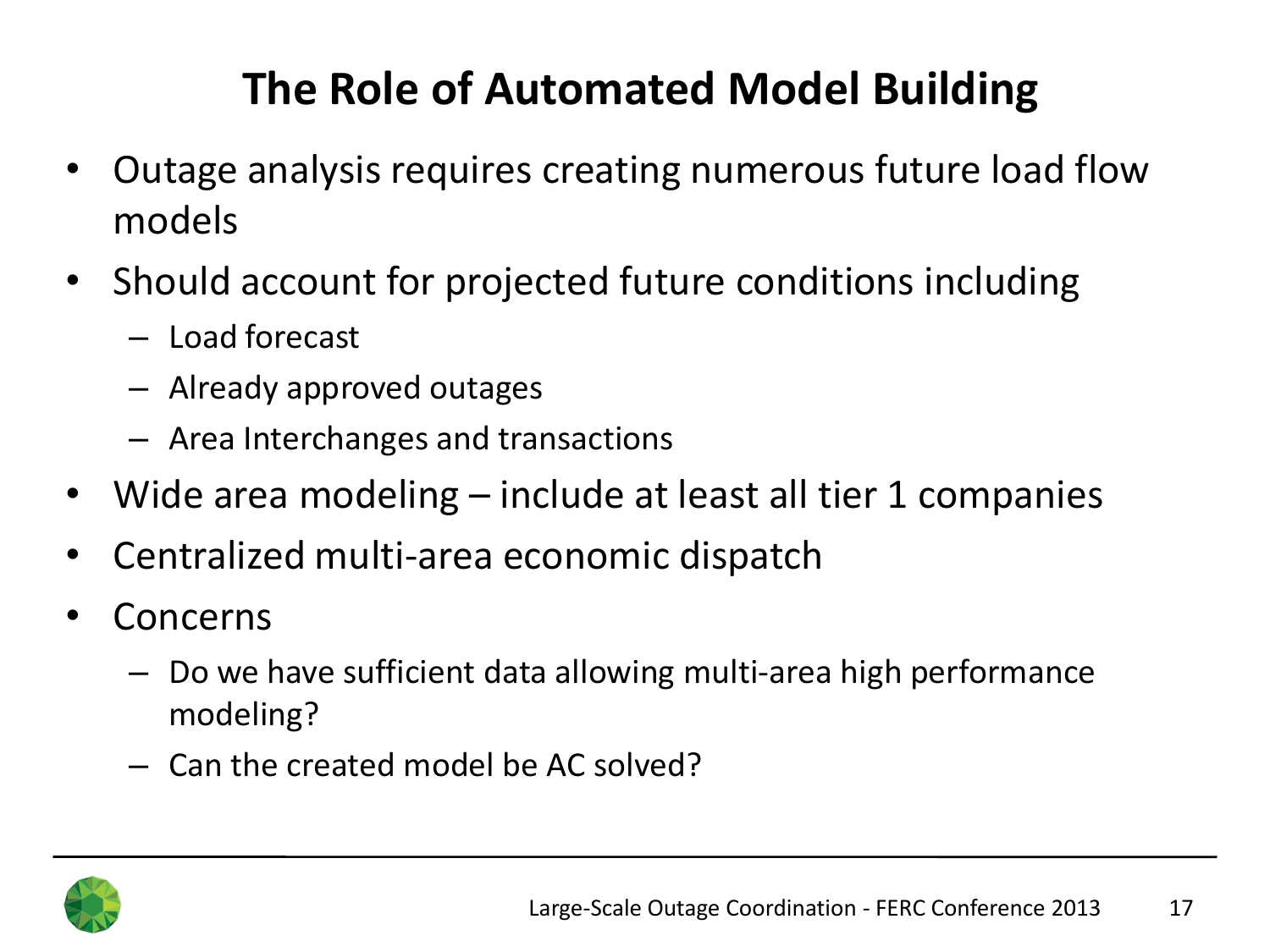# **Predicting the Future**

- Various future time horizons to examine
	- Next 24 hours hourly models (EMS or planning)
	- Next 30 days hourly, daily or few daily models
	- Day 30 through 120 typically daily peak planning modes
	- Day 180 through Day 360
- Need a model representing each of these periods
	- How to create these?
	- Can be time consuming
	- Should model not only 'my' control area, but also adjacent control areas.
- Can be based on EMS or planning models
	- Conceptually both approaches are similar

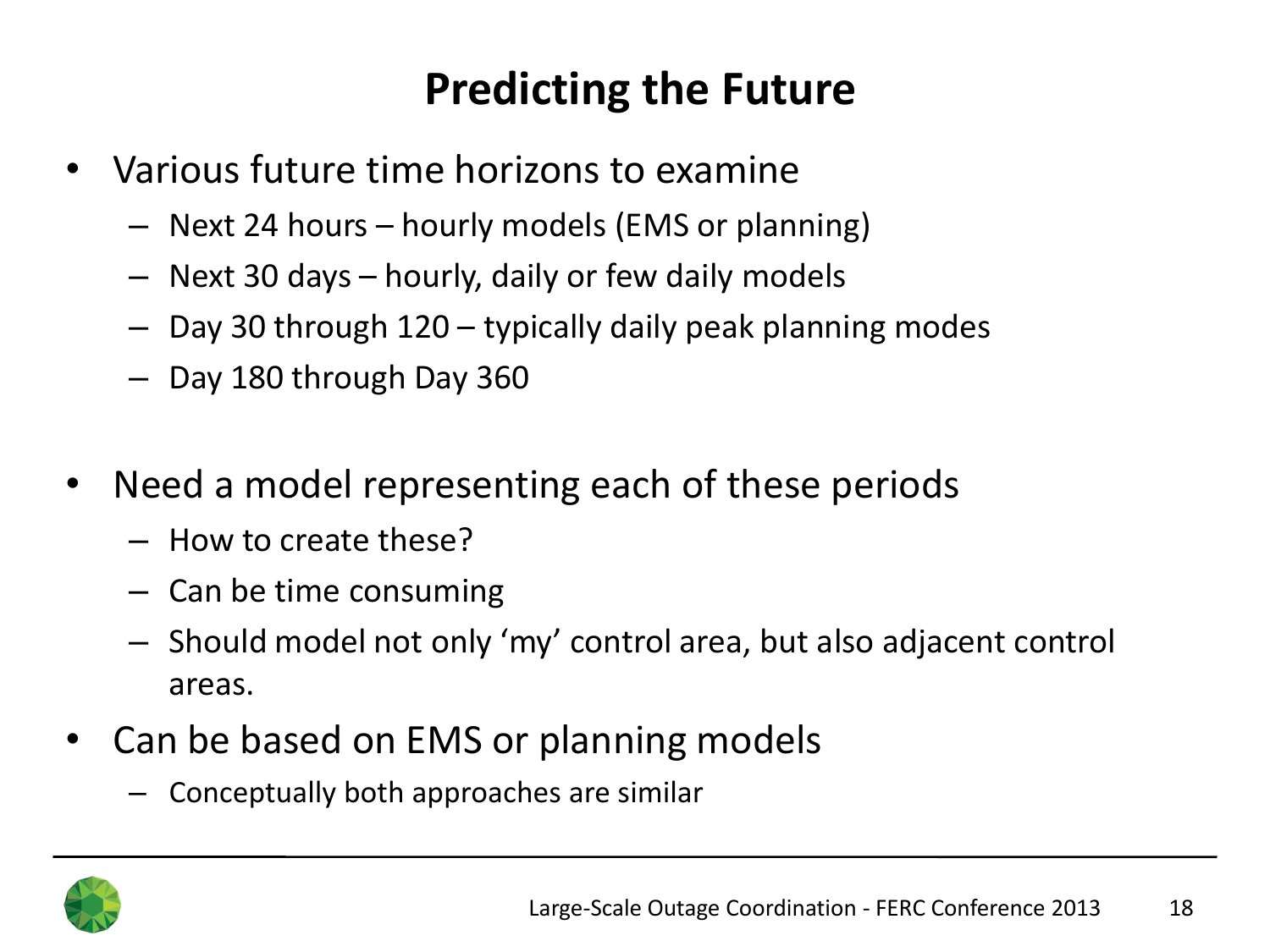# **Models: EMS (Bus-Breaker) vs. Planning (Bus-Branch)**

- Different horizons might have different model sources
- Short-term
	- EMS model based on recently observed load/gen profiles
	- EMS models are often updated on quarterly basis, limiting the use of EMS models
- Long-term
	- Planning-type models are easier to add new equipment and maintain

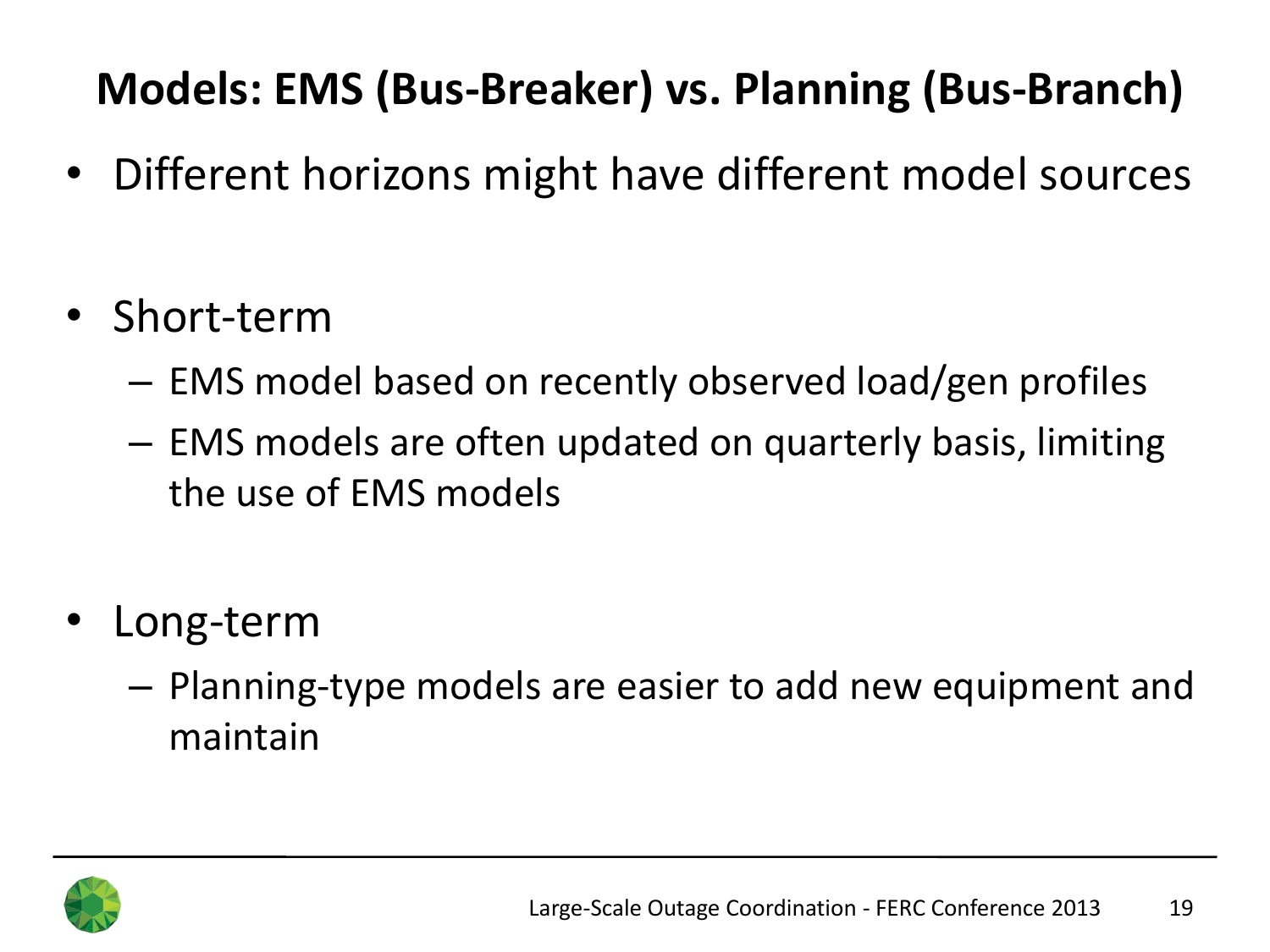#### **EMS Model**

#### **Advantages and Disadvantages vs. Planning Models**

- Advantages
	- More detailed model
	- Direct use of EMS contingencies
	- Allows direct mapping and incorporation of the historical dispatch patterns
- Disadvantages
	- Potentially slower to analyze
		- More contingency events due to breaker modeling
	- Building TARA-compatible network model
		- Dumps set of network model files
	- Accessing historical state estimator information
		- Need to make available in TARA compatible format
	- EMS typically require custom development to model specifics of each control center
	- May be limited with respect to external models

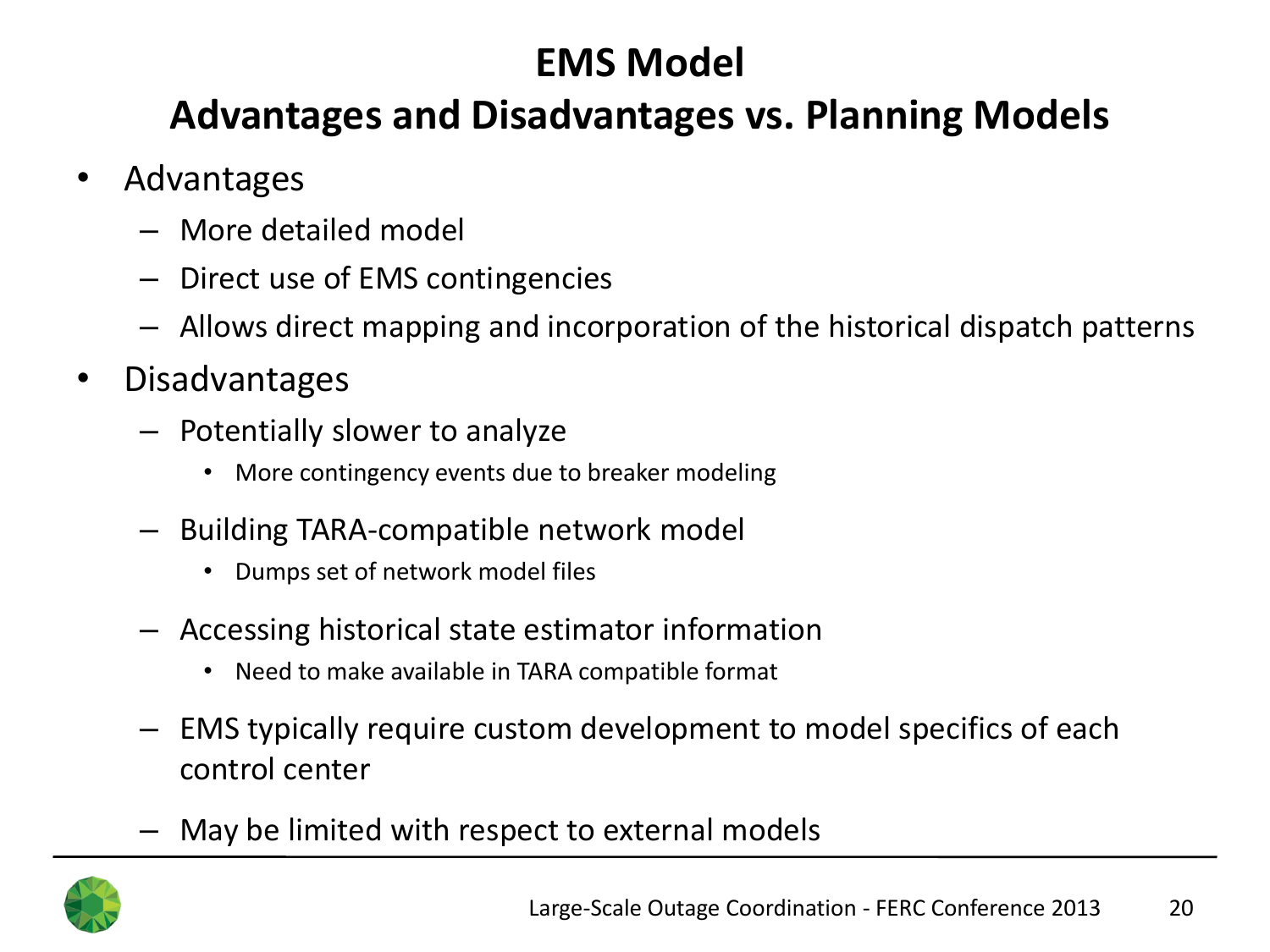## **MMWG-Based Models: Advantages**

- Familiar to planners the US Eastern Interconnection (EI) and developed in coordination of all companies within EI
- Already have seasonal "approved" base models
	- Good starting point
- Existing AMB process
	- Many TARA users have an AMB process already in place for ATC coordination. See 2010 FERC presentation "Large-Scale Automated Model Builder" [http://www.ferc.gov/eventcalendar/Files/20100608150923-Halladay,%20Condren%20and%20Gisin,%20PowerGEM.pdf](http://www.ferc.gov/eventcalendar/Files/20100608150923-Halladay, Condren and Gisin, PowerGEM.pdf)
	- Make use of models created by this process
	- May require some "tweaks"
- Faster contingency analysis
	- Fewer events due to lack of modeling of individual breakers
- Better suited for multi-area analysis

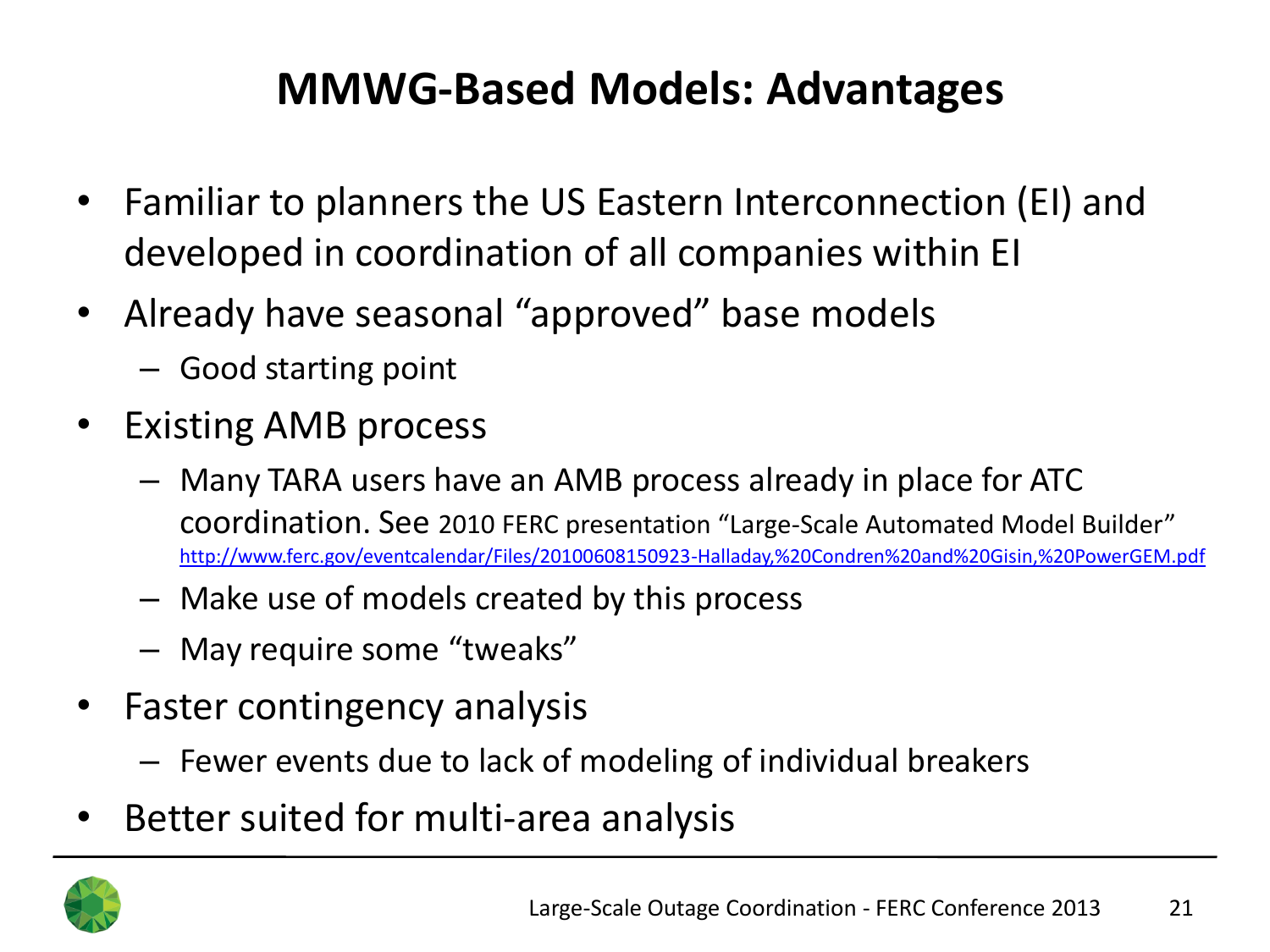## **MMWG-Based Models: Disadvantages**

- Very few breakers modeled. How to model breaker outages?
- Problem: outages natively defined using EMS equipment names
	- Translation table to MMWG is required
- Defining monitored elements & voltage limits
	- Usually generic statement rather than individually defined

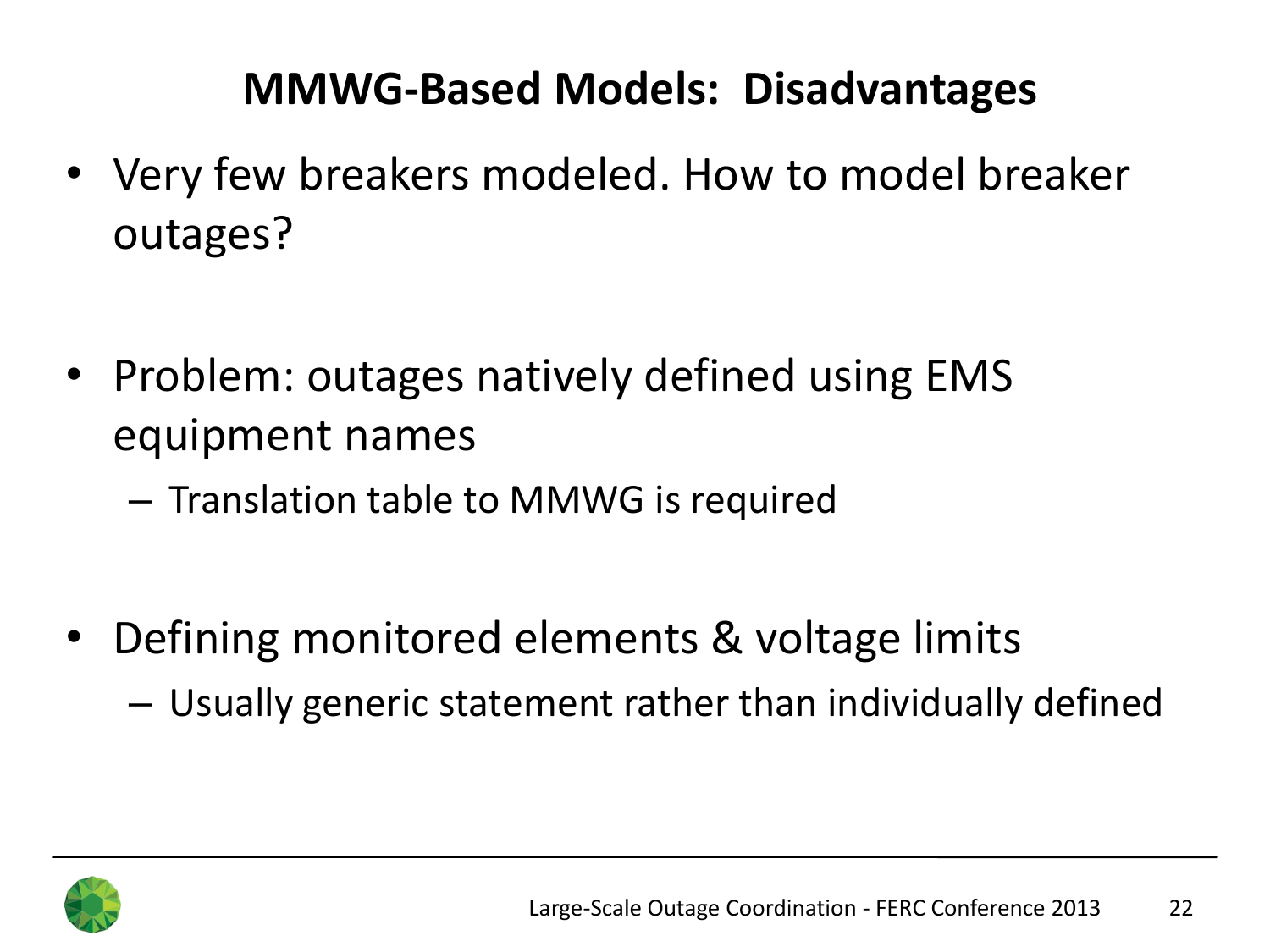#### **Market Software to Build Future Models for Outage Analysis**

- The last step after all assumptions are modeled (outages, load forecast..) is to create security constrained case for follow-up study outage analysis
- Options
	- Unconstrained merit dispatch
	- Security Constrained dispatch
	- Most advanced using market software to create future models provides security constrained dispatch and unit commitment
	- Different approach is often used for internal areas (security constrained) vs external areas modeled via merit dispatch (or external selfscheduling process)

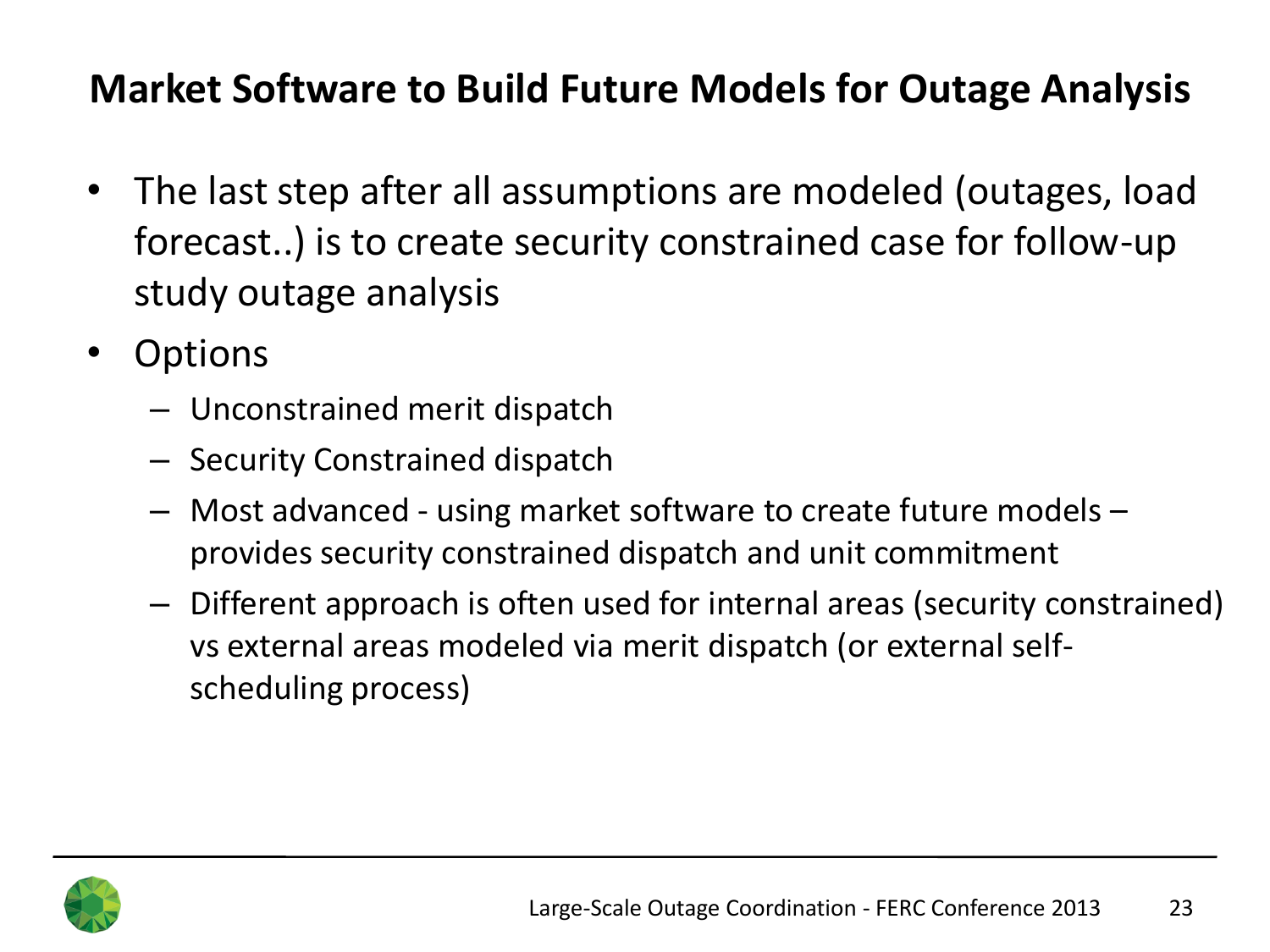# **Long-Term Future Developments and Needs for Outage Optimization**

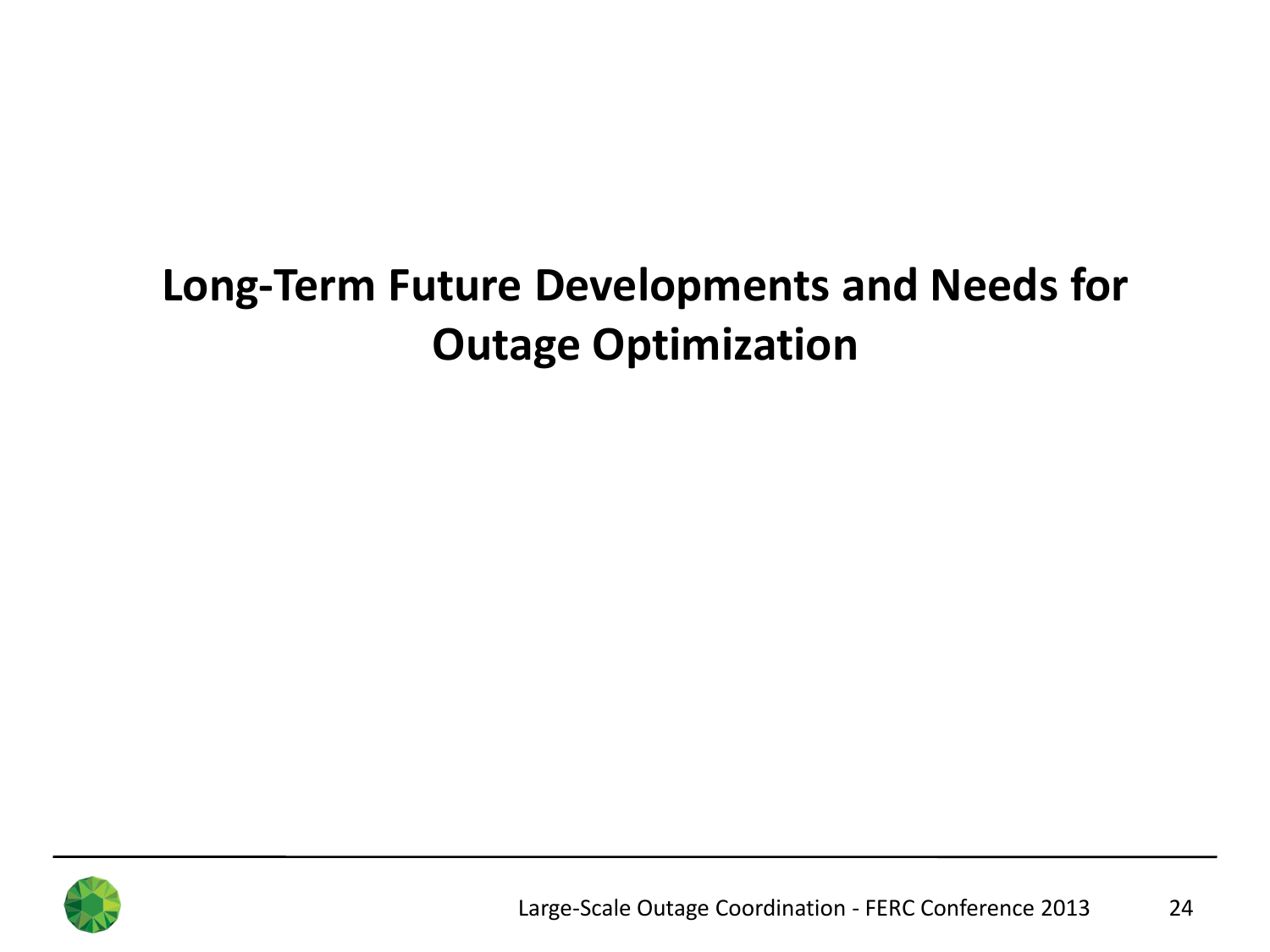## **How to Determine "Optimal" Schedule? Current Approach for Outage Scheduling**

- Follow the queue order
- Do comparative analysis for originally scheduled time window as described earlier
- If outage causes problems, consider other options
	- Move the outage to a better time as determined by TO (analysis will need to be done again)
	- Move a competing outage to a better time
	- Cancel the outage

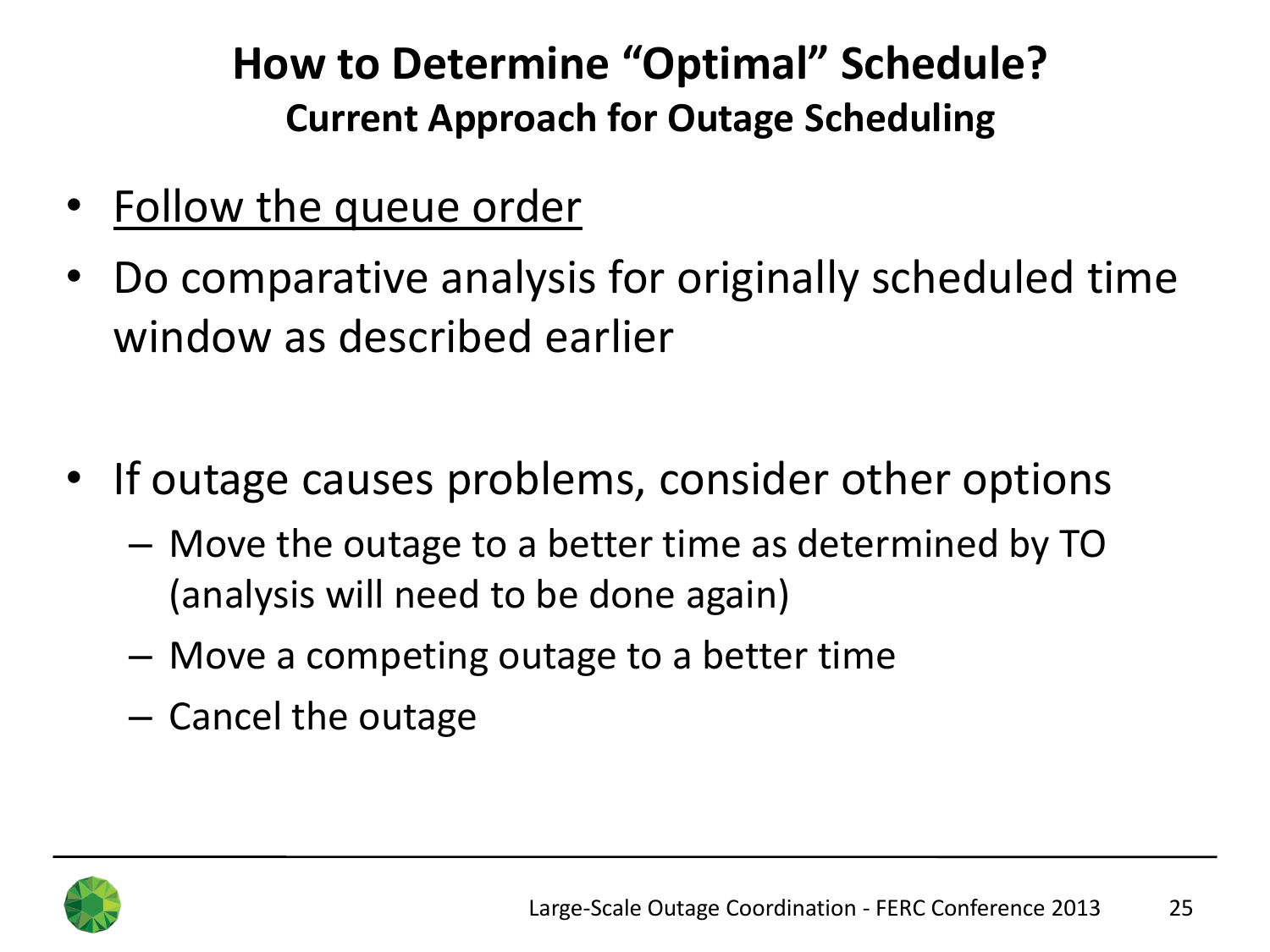# **How to Determine "Optimal" Schedule?**

- Possible future application is to submit a batch of outages and determine optimal schedule
	- A possible range is provided for scheduling each outage
- Not very practical
	- Many variables involved (crews, equipment availability, union rules, etc.)
- What if all most/all outages are OK if taken together?
	- Stack all to beginning of potential time period?
- Accounting for outage priority?
	- 500 KV major outage should have a priority over conflicting 138 KV outage, but defining formal rules is not that simple

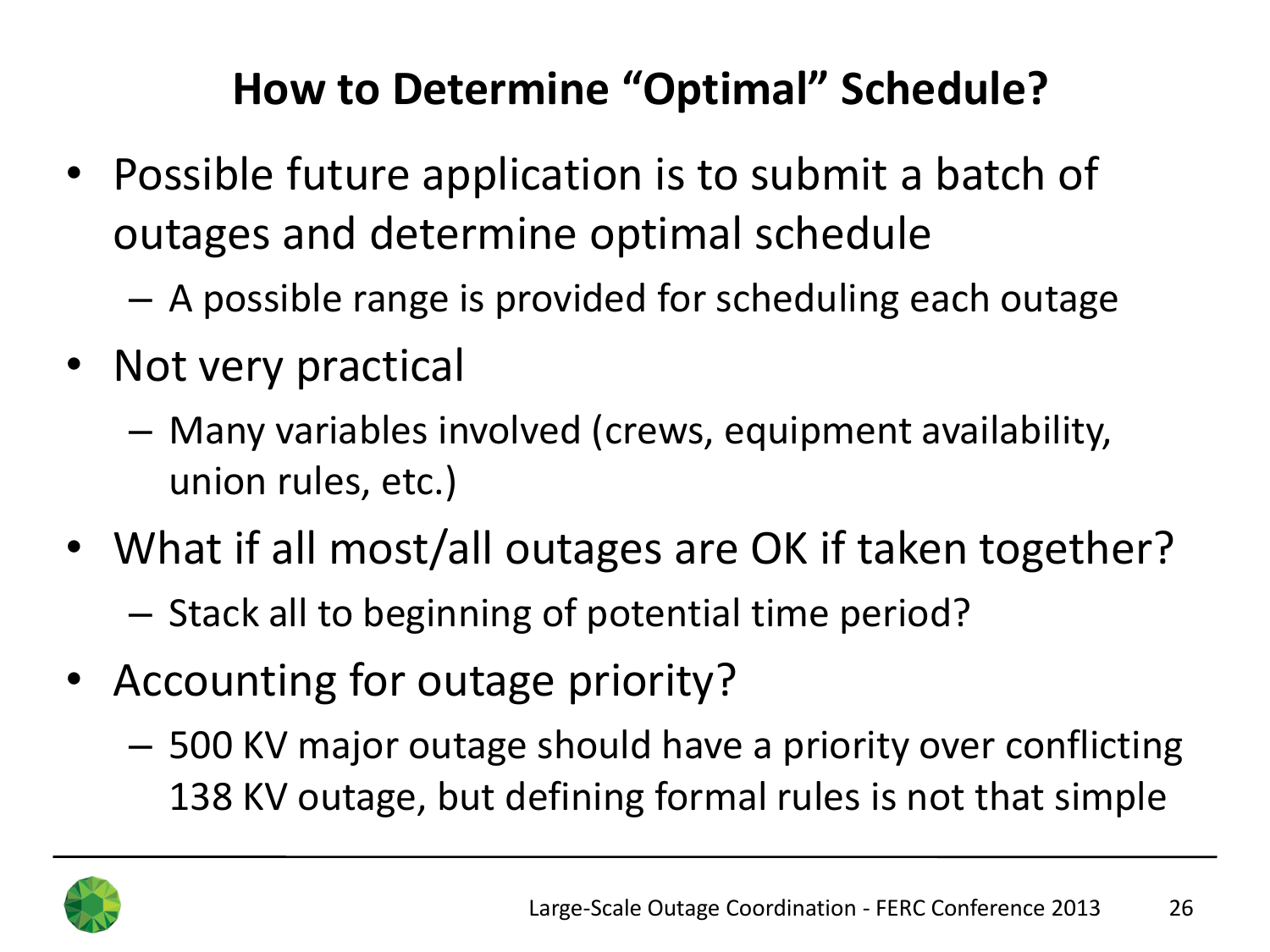## **Long Term Future Work**

- Corrective switching
	- Outage analysis is one of the most promising area for combination of corrective switch and redispatch
- AC OPF
	- So far we focused only on MW redispatch for thermal overload
- Uncertainties analysis
	- Today we create a single LF model for each future time horizon.
	- How to account for uncertainties in load forecast, forced outages, transactions schedules and reservations and other factors?

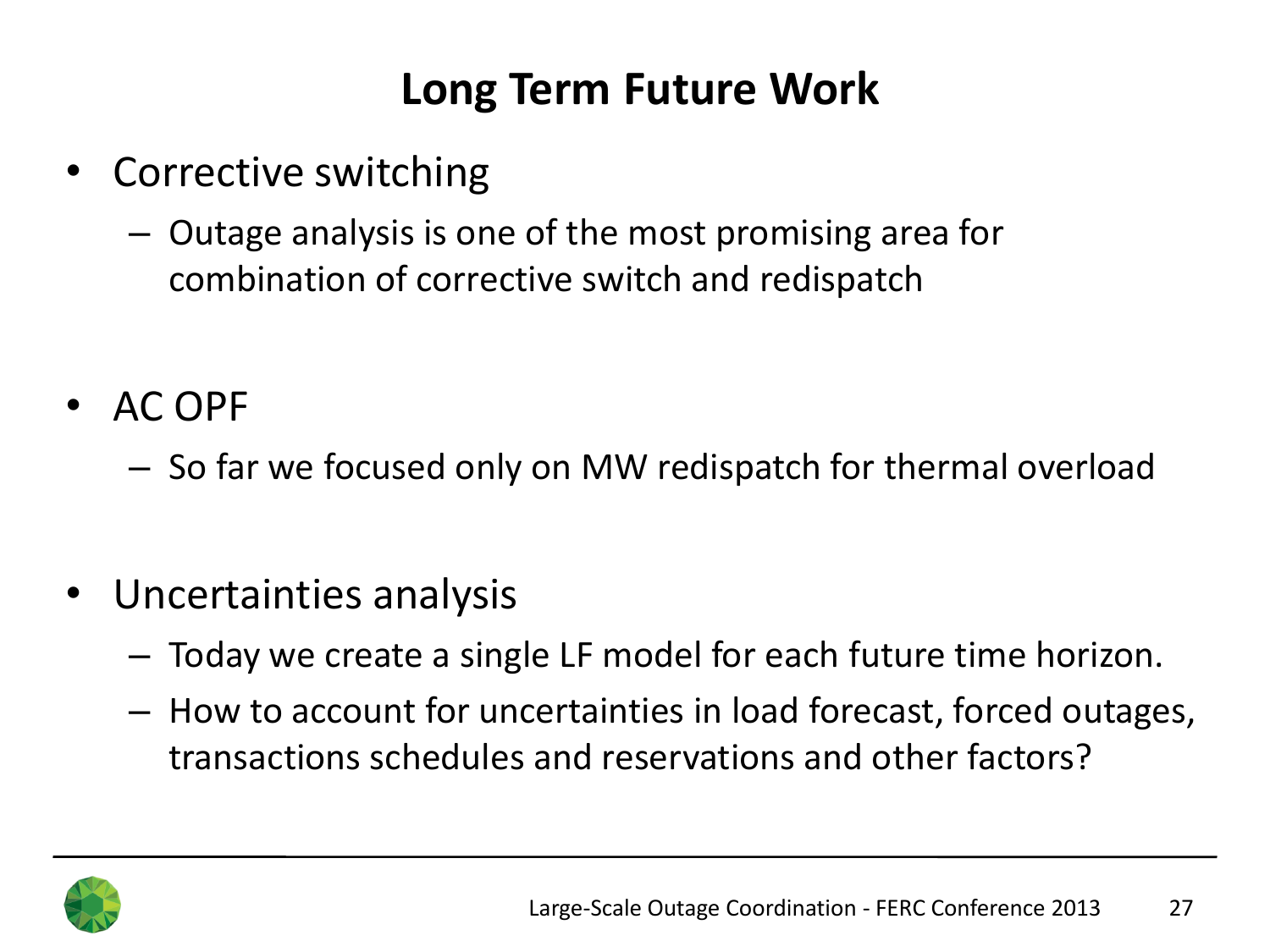#### **High Performance Computing, Multi-core or Parallel Computing**

- Basic approach is to run all time periods for a given outage in parallel
- Launch multiple instances (children) of the program – Parent instance of the program collects results
- Multiple machine cluster computing is also possible
	- Amazon cloud
	- EnFuzion

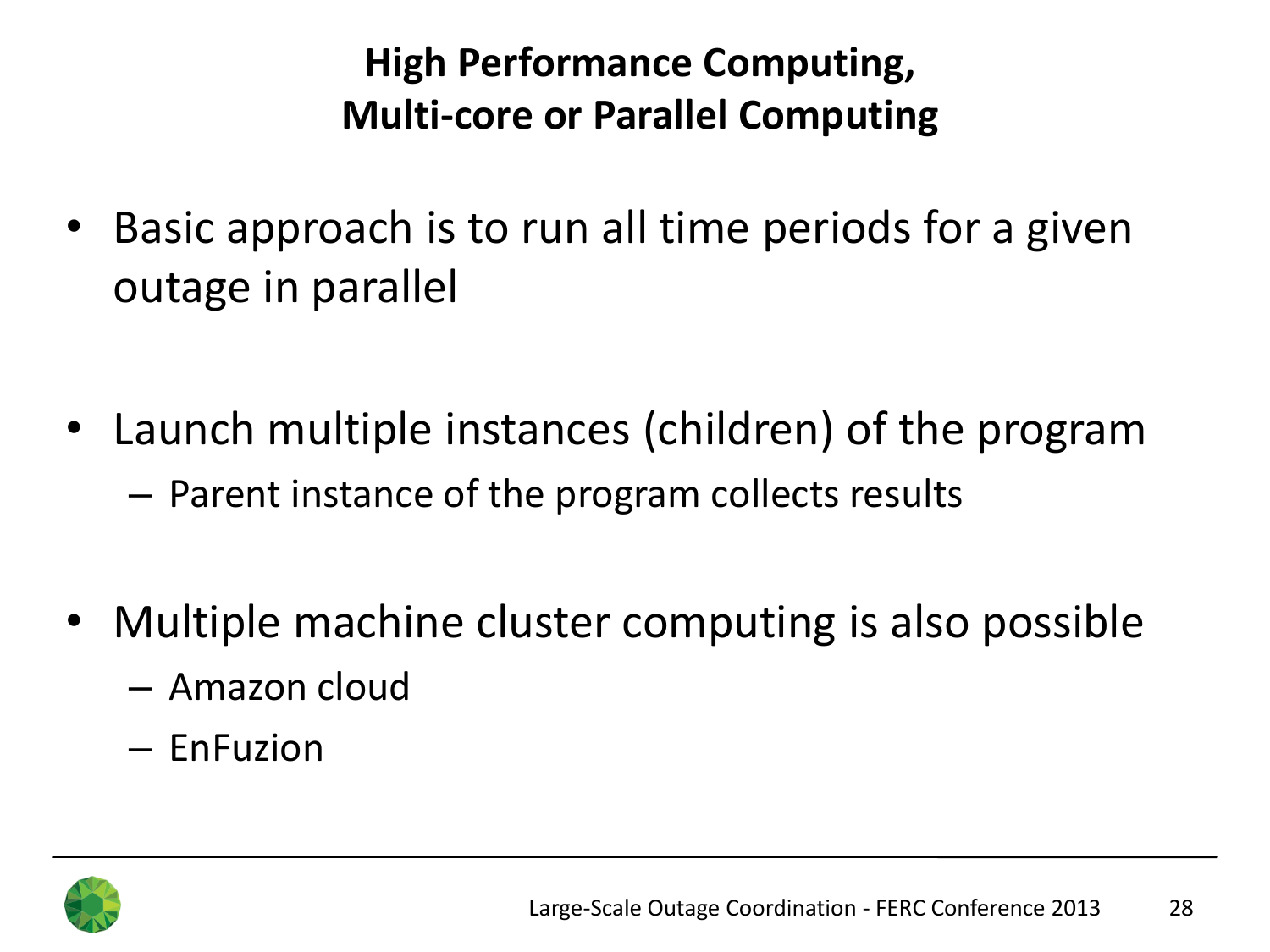## **PowerGEM Large Scale Outage Coordination Projects**

- PJM and TVA in 2007-2010 co-funded major development project that resulted in the development of TARA AMB and ORA utilizing MMWG models and SDX data
- ISO-NE (2008-ongoing) economic market based analysis
	- see last year's FERC presentation, utilize PROBE market software [http://www.ferc.gov/eventcalendar/Files/20120626080541-](http://www.ferc.gov/eventcalendar/Files/20120626080541-Monday_SessionB_Blaede.pdf) [Monday\\_SessionB\\_Blaede.pdf](http://www.ferc.gov/eventcalendar/Files/20120626080541-Monday_SessionB_Blaede.pdf)

*PowerGEM appreciates commitment and funding of various elements of this project by PJM, TVA, ISO-NE, MISO*

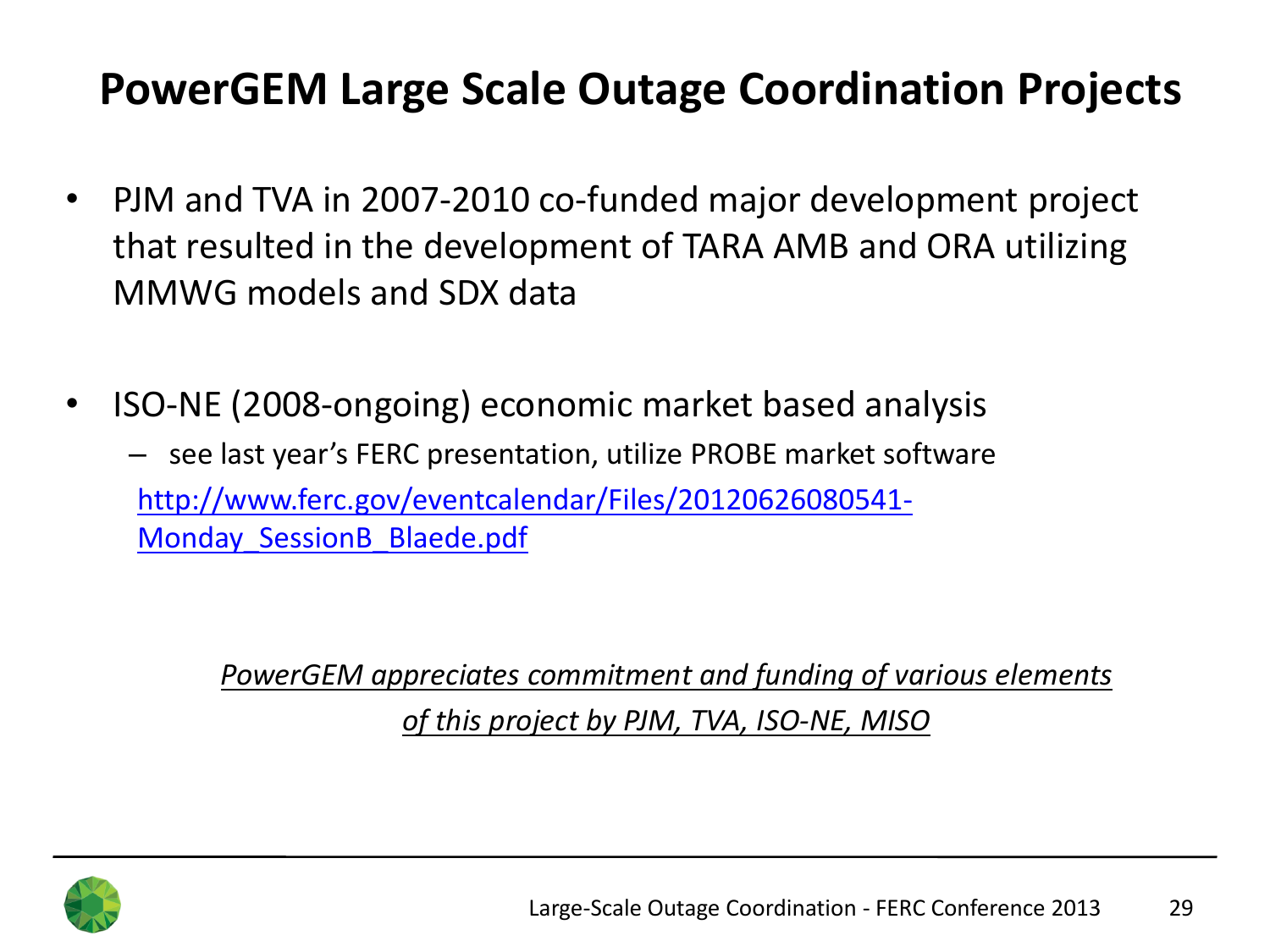# **PowerGEM large scale outage coordination projects**

- PJM
	- have been using market simulation approach (PROBE) for outage acceleration (focus on congestion/FTR adequacy) since ~2006

[http://www.pjm.com/markets-and-operations/etools/oasis/outage-accel.aspx#data2012](http://www.pjm.com/markets-and-operations/etools/oasis/outage-accel.aspx)

- The joint PJM/PowerGEM presentation also presented at today's conference provides more details on the ongoing large scale outage analysis project using EMS models for short and long term outage analysis
- MISO
	- reliability long term analysis using TARA
	- short term planning using combined market-based PROBE approach to build near term models with follow up reliability analysis

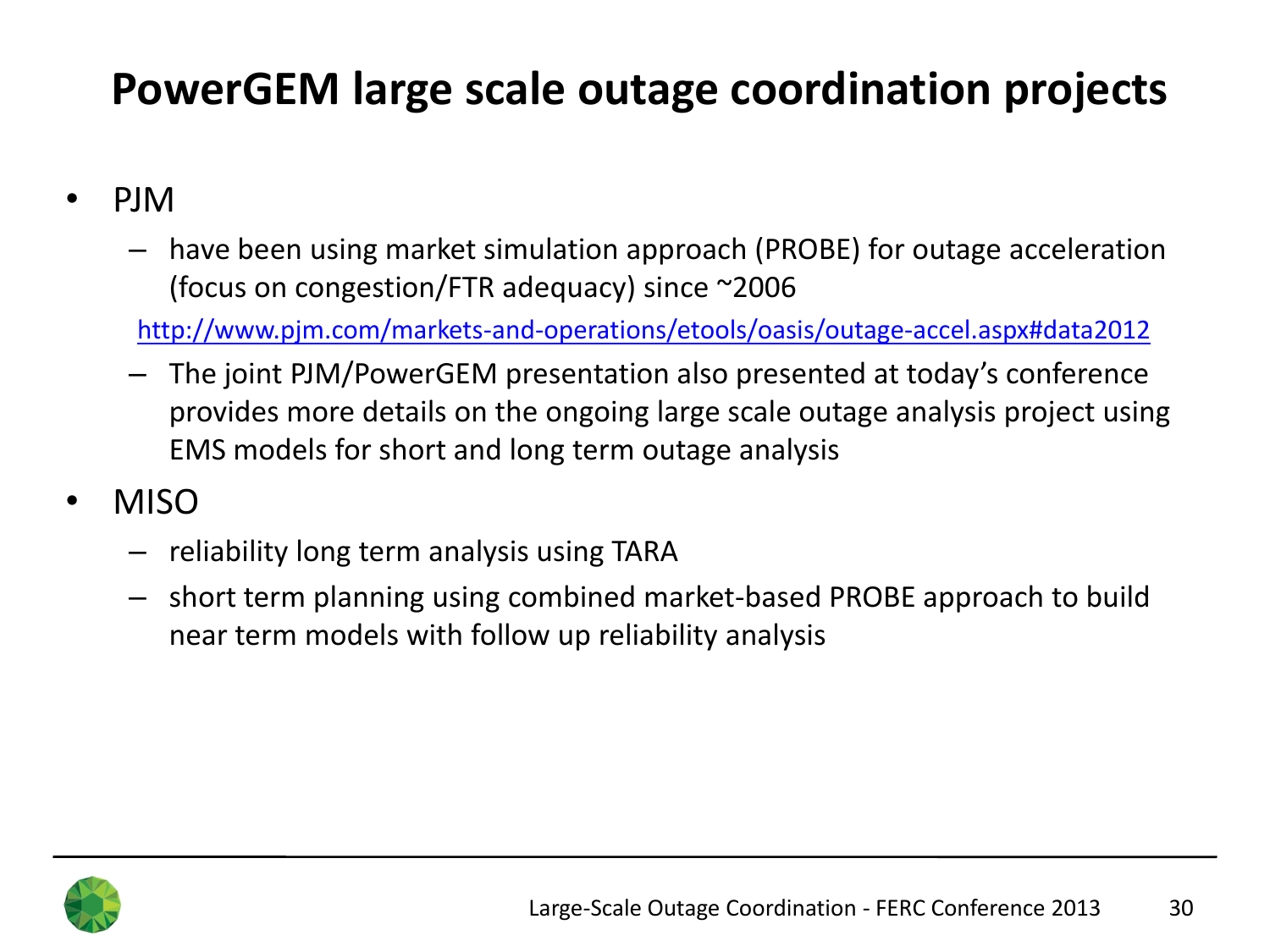#### **Questions & Further Discussion ?**

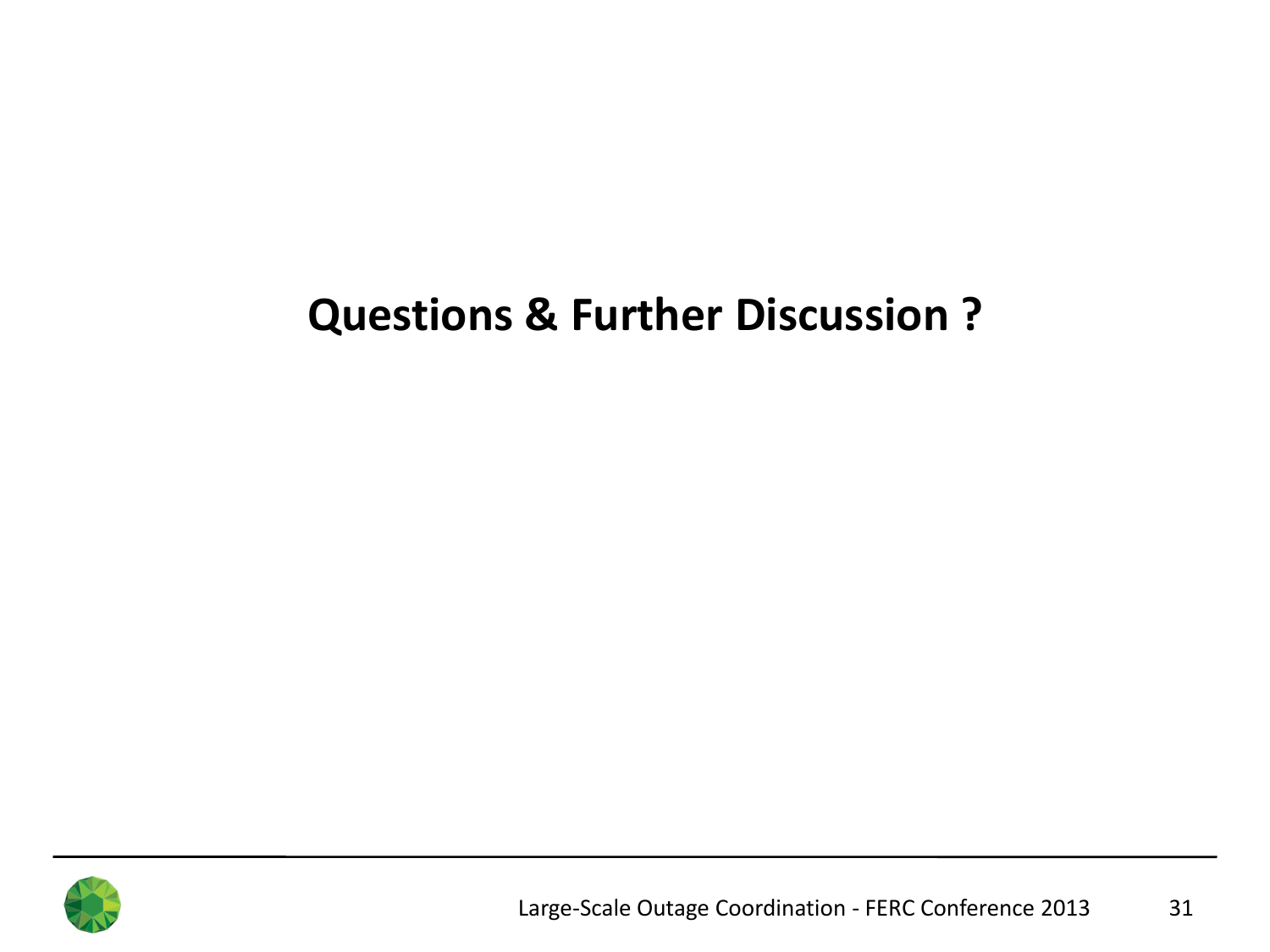#### **Reference Information**

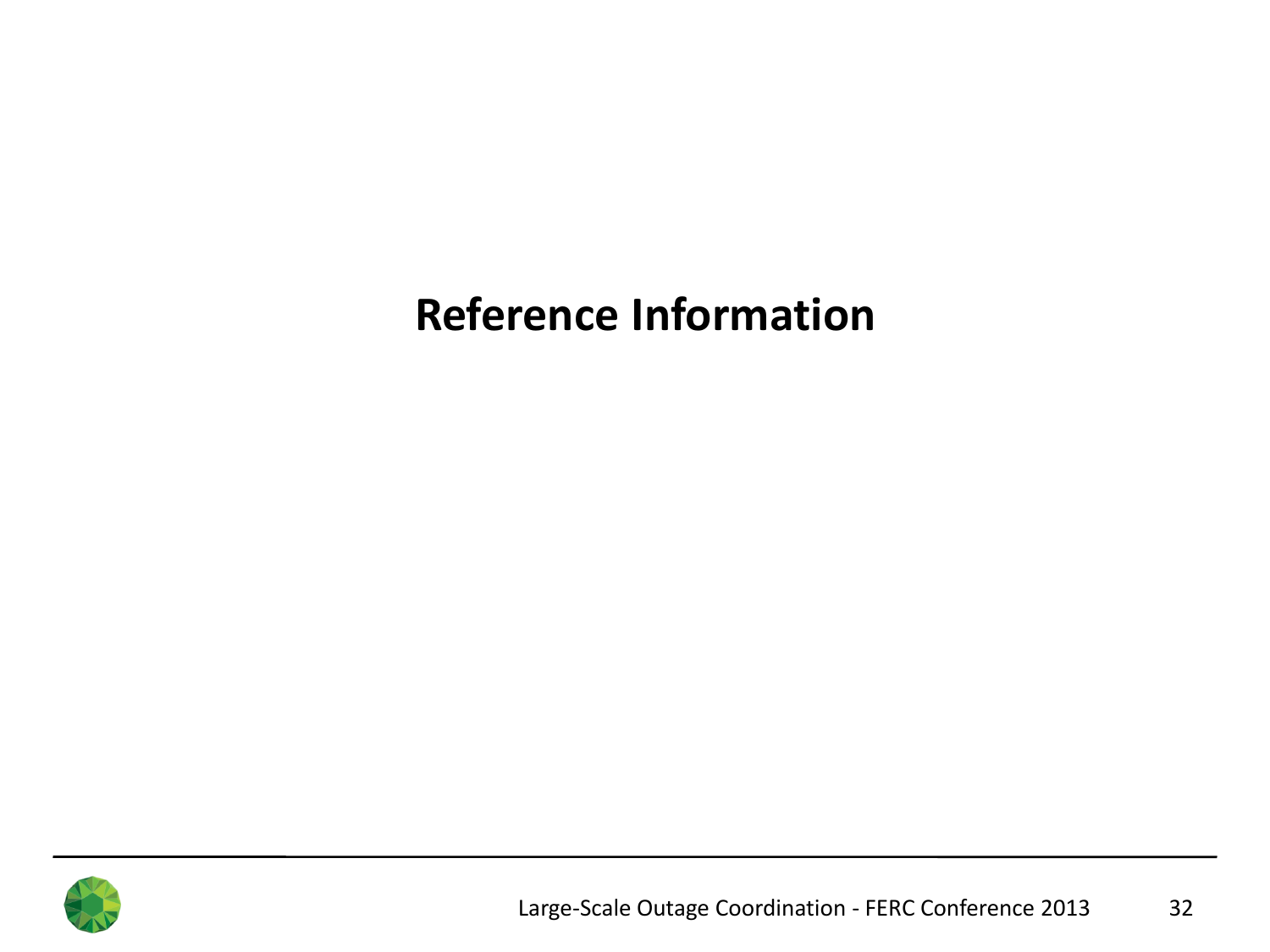# **TARA AMB Process using MMWG/IDC Model**